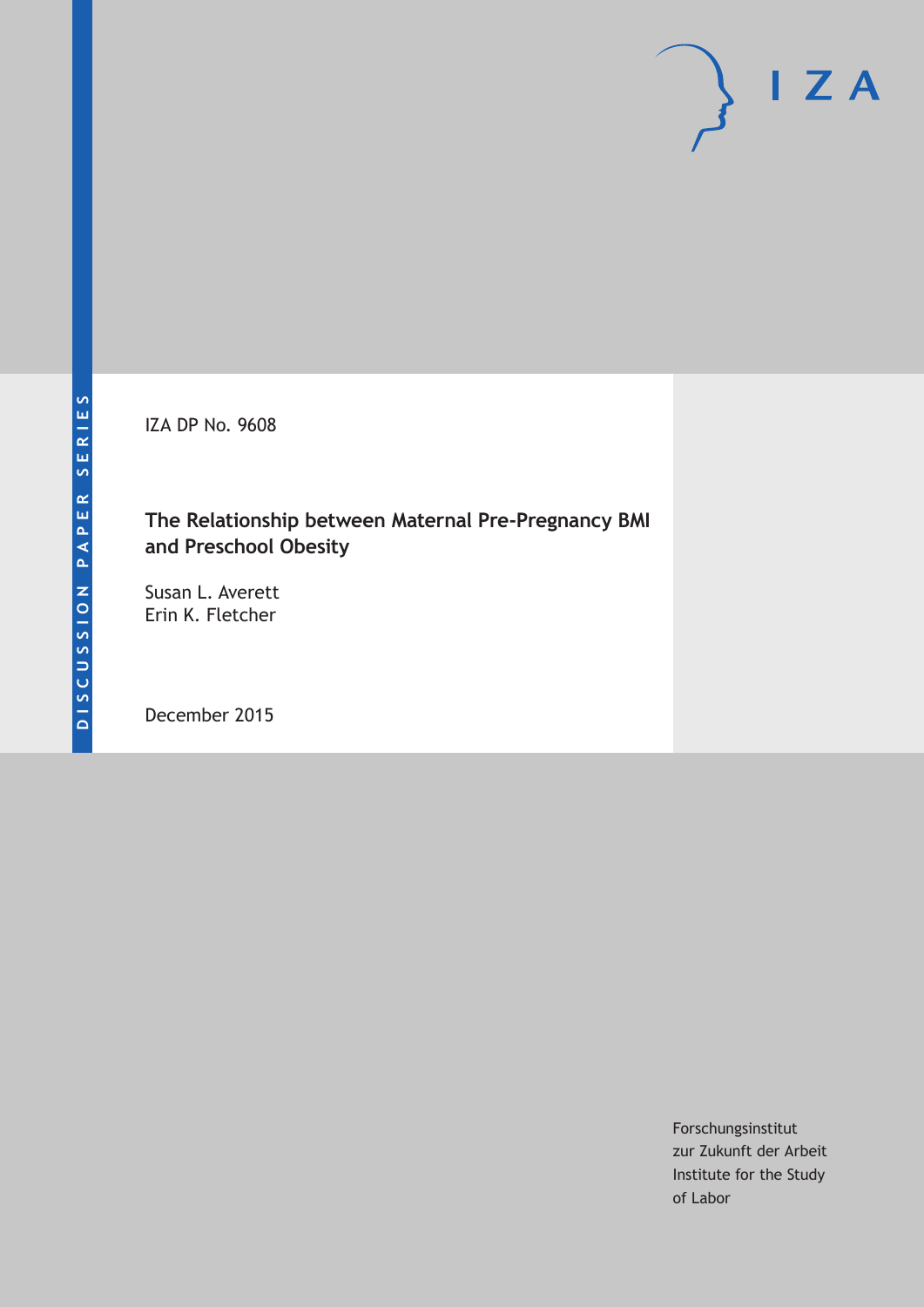# **The Relationship between Maternal Pre-Pregnancy BMI and Preschool Obesity**

### **Susan L. Averett**

*Lafayette College and IZA* 

### **Erin K. Fletcher**

*Harvard University* 

Discussion Paper No. 9608 December 2015

IZA

P.O. Box 7240 53072 Bonn Germany

Phone: +49-228-3894-0 Fax: +49-228-3894-180 E-mail: iza@iza.org

Any opinions expressed here are those of the author(s) and not those of IZA. Research published in this series may include views on policy, but the institute itself takes no institutional policy positions. The IZA research network is committed to the IZA Guiding Principles of Research Integrity.

The Institute for the Study of Labor (IZA) in Bonn is a local and virtual international research center and a place of communication between science, politics and business. IZA is an independent nonprofit organization supported by Deutsche Post Foundation. The center is associated with the University of Bonn and offers a stimulating research environment through its international network, workshops and conferences, data service, project support, research visits and doctoral program. IZA engages in (i) original and internationally competitive research in all fields of labor economics, (ii) development of policy concepts, and (iii) dissemination of research results and concepts to the interested public.

IZA Discussion Papers often represent preliminary work and are circulated to encourage discussion. Citation of such a paper should account for its provisional character. A revised version may be available directly from the author.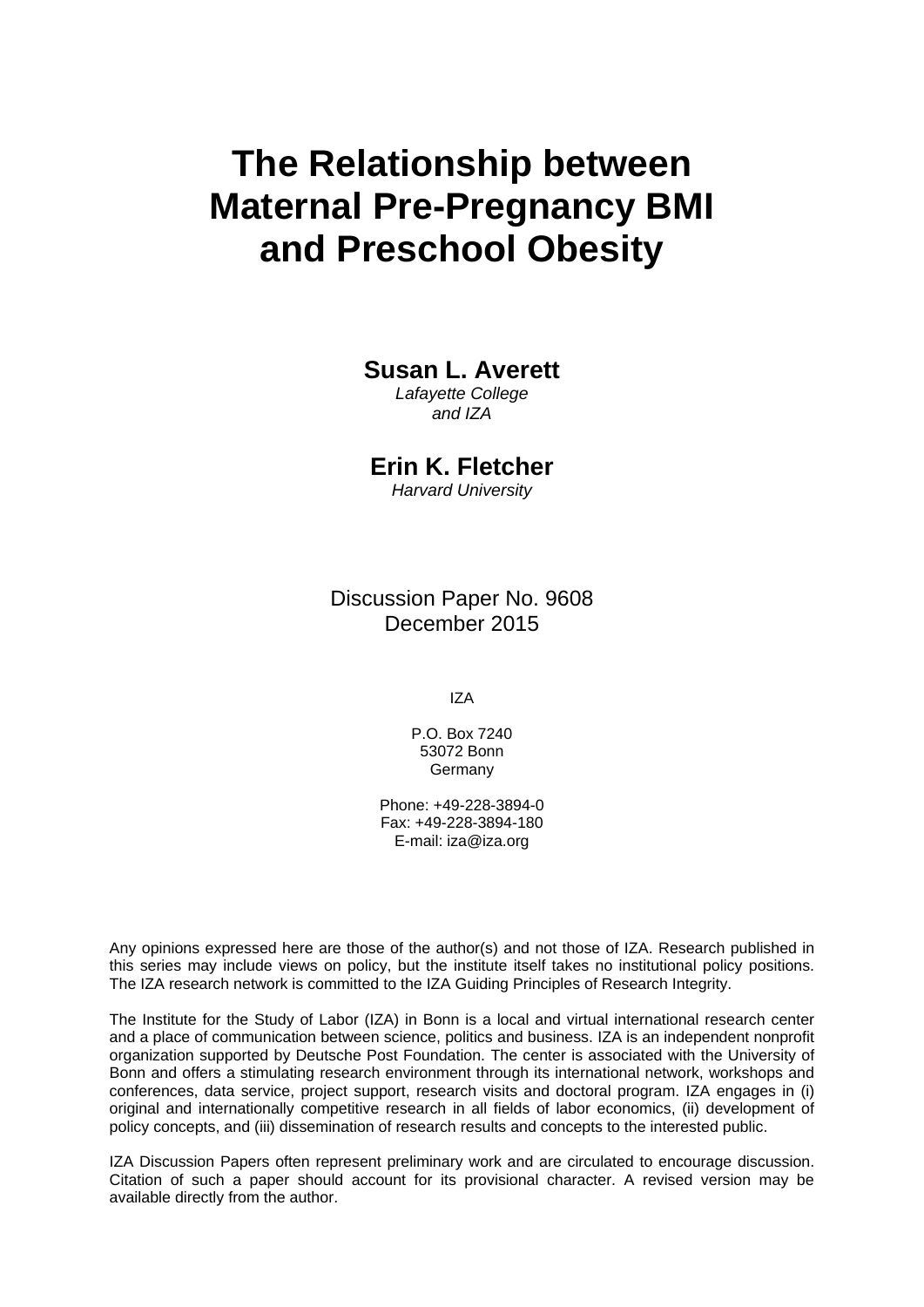IZA Discussion Paper No. 9608 December 2015

# **ABSTRACT**

# **The Relationship between Maternal Pre-Pregnancy BMI and Preschool Obesity**

The increasing prevalence of obesity during pregnancy raises concerns over the intergenerational transmission of obesity and its potential to exacerbate the current obesity epidemic. The fetal origins hypothesis posits that the intrauterine environment might have lasting effects on children's outcomes. A large literature establishes that mother's prepregnancy obesity is correlated with obesity in her children. However, previous research is largely based on comparing individuals across families and hence cannot control for unobservable factors associated with both maternal and child obesity. We use both withinfamily comparisons and an instrumental variable approach on a sample of 4435 children to identify the effect of maternal pre-pregnancy obesity on obesity in preschool-aged children. Consistent with extant research, OLS models that rely on across-family comparisons indicate a significant correlation between maternal pre-pregnancy obesity and preschool obesity. However, maternal fixed effects render those associations insignificant. Instrumenting for mother's BMI with her sisters' BMI values confirms the null result indicating that the in utero transmission of obesity is likely not driving the increase in childhood obesity.

JEL Classification: I12, J13

Keywords: preschool obesity, pre-pregnancy obesity, gestational weight gain

Corresponding author:

Susan Averett Lafayette College Department of Economics Easton, PA 18042 USA E-mail: averetts@lafayette.edu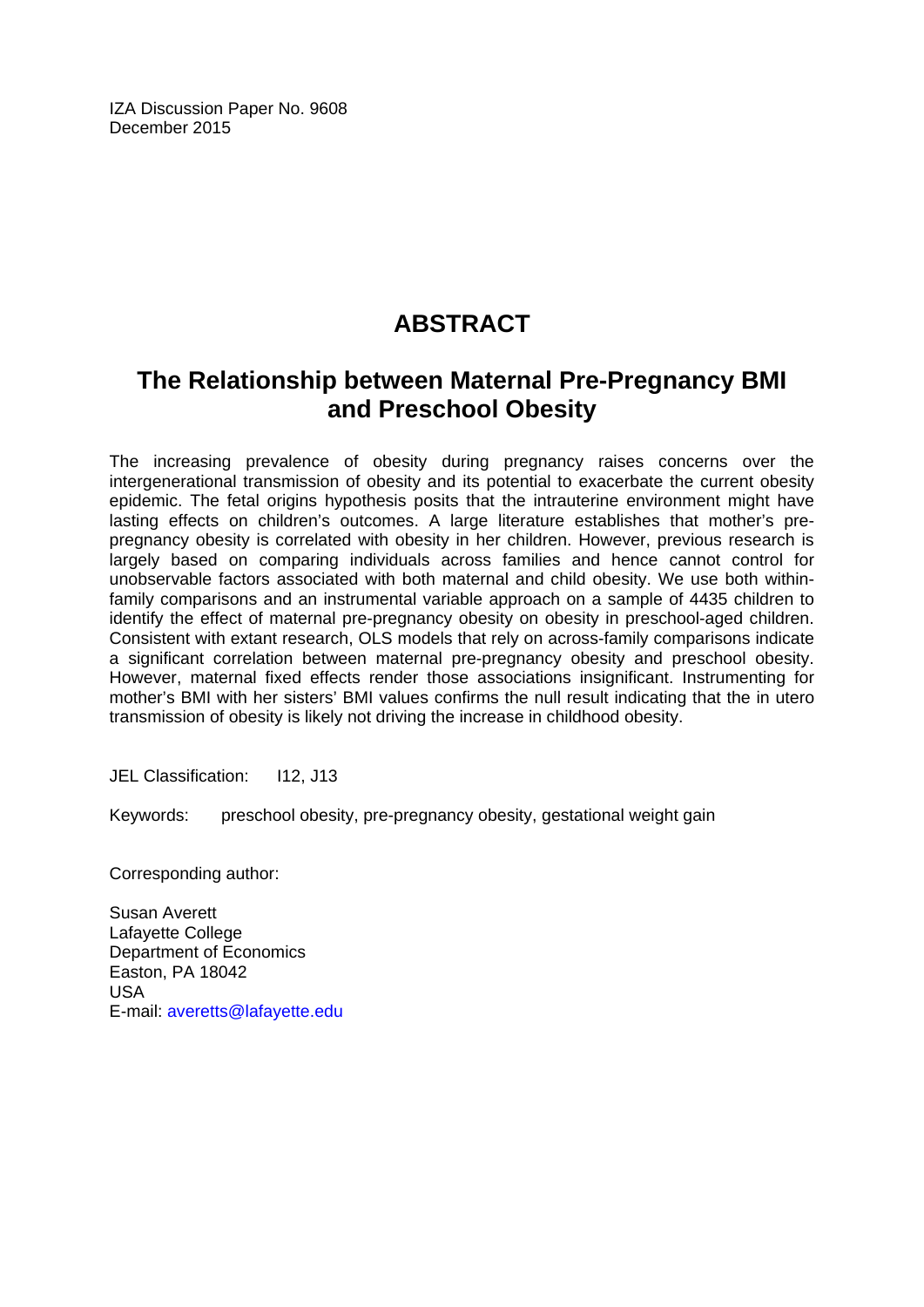### 1 Introduction and Previous Literature

Childhood obesity has more than doubled in the past 30 years (Ogden et al., 2014). While alarming on its own, recent research has also shown that obesity is persistent and associated with long-term health consequences: Obese children are more likely to be obese as adults and are at greater risk of type 2 diabetes, heart disease, stroke and certain cancers (Pan et al., 2012; Ogden et al., 2014). Authors of a recent study showed that one third of children who were overweight in kindergarten were obese by eighth grade, and almost every child who was obese remained that way as an adult (Cunningham et al., 2014). Calculations based on U.S. data indicate spending on obesity-related illnesses could be as high as 20 percent of annual health care expenditures (Cawley and Meyerhoefer, 2012).

In addition to the well known health consequences of obesity, research has also linked childhood obesity to poor cognitive outcomes, although the evidence is mixed as to whether the effect is causal (Kaestner and Grossman, 2009; Averett and Stifel, 2010; Zavodney, 2013). Capogrossi et al., (2013) posit that the effects of childhood obesity on cognitive outcomes might be particularly acute for lower performing students. In addition, there is mounting evidence that obese children suffer emotional and behavioral problems (Griffiths et al., 2011). The consensus among experts is that it is far easier and less costly to prevent childhood obesity rather than to reverse it (Oken et al., 2003; Whitaker, 2004). The goal of this paper is to examine a potential early determinant of obesity, whether there is a direct, observable link to childhood obesity from maternal obesity prior to pregnancy, using a large-scale, national survey.

Maternal obesity also has been significantly associated with pregnancy complications. Indeed, the research shows that obesity is fast becoming the most common complication of pregnancy in the U.S. (McDonald, 2010; Lu et al., 2001). Underscoring the magnitude of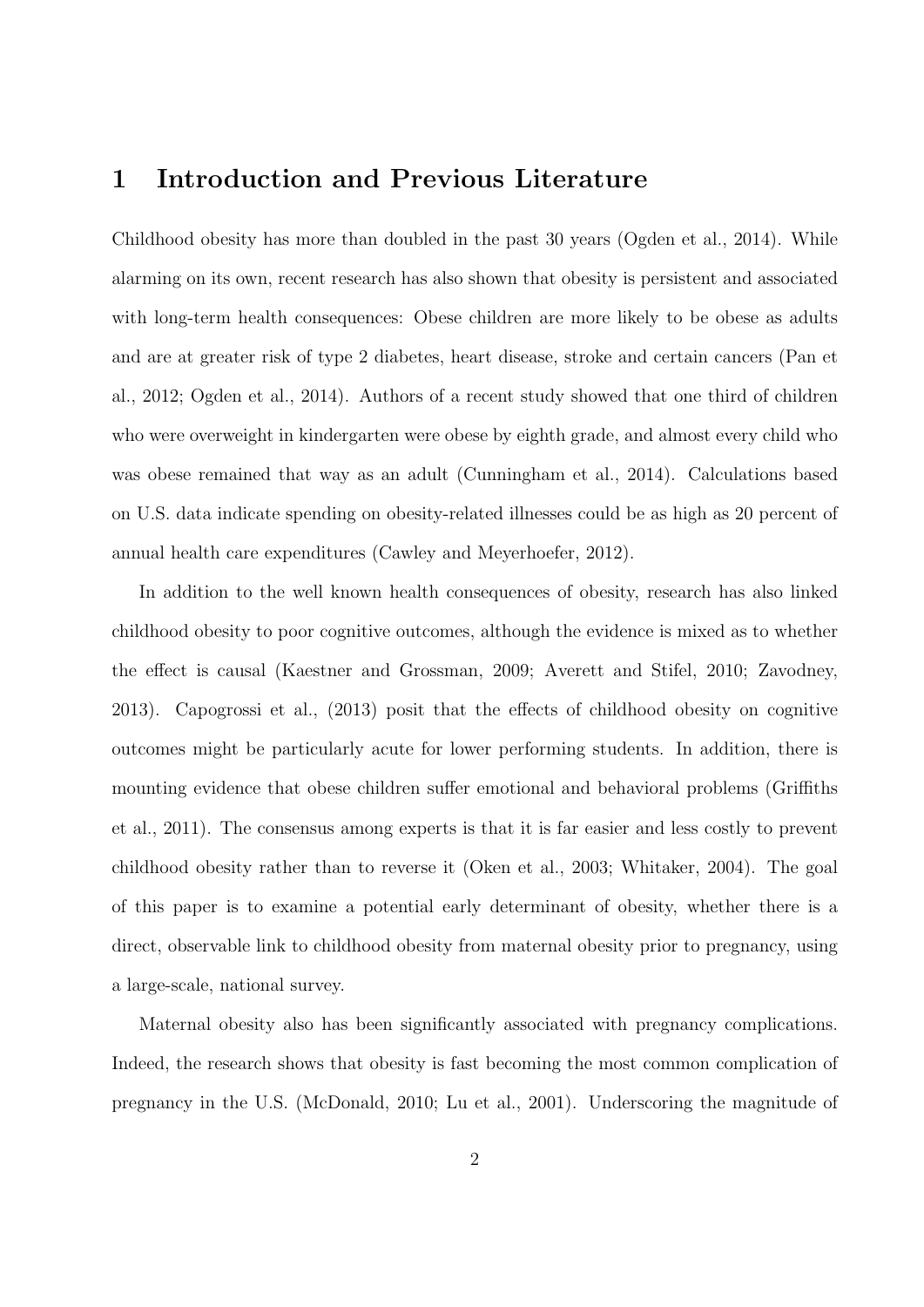the problem, pre-pregnancy obesity prevalence continues to increase; in 2009 1 in 5 pregnant women were obese when they became pregnant (Fisher, 2013). Medical professionals have long stressed the dangers of obesity and excessive weight gain during pregnancy and highlighted how they might affect the pregnancy and the health of the fetus (Boney, 2005; Whitaker, 2004). An increasing awareness of these links has led to repeated updating of weight gain recommendations. As recently as 2009 the Institute of Medicine (IOM) issued revised guidelines for healthy pregnancy weight gain.<sup>1</sup> Recent research has investigated whether pre-pregnancy maternal obesity is associated with adverse birth outcomes (Yan, 2015; Averett and Fletcher, forthcoming).

The hypothesis that maternal pre-pregnancy obesity and/or excess weight gain during pregnancy might have an effect on childhood obesity has standing in the literature. Scholars from various disciplines have established that pregnancy is a critical time for children's development and that a mother's decisions and environmental exposures during pregnancy can have profound effects on birth and later life outcomes. For example, the fetal origins hypothesis posits that the uterine environment can have far-reaching and lasting impacts on adult health (Almond and Currie, 2011). In this theory chronic, degenerative conditions of adult health, including heart disease and type 2 diabetes, might be triggered by circumstances occurring decades earlier, such as in utero nutrition<sup>2</sup>

The fetal origins theory posits that obesity is passed from mothers to children through high concentrations of glucose and fatty acids that pass through the placenta. Mothers with high pre-pregnancy BMI and those who gain excessive amounts of weight during pregnancy have more fat and thus deliver greater concentrations of glucose and fatty acids to the developing fetus (Catalano, 2003; Lawlor et al., 2008; Lawlor et al., 2011). The resulting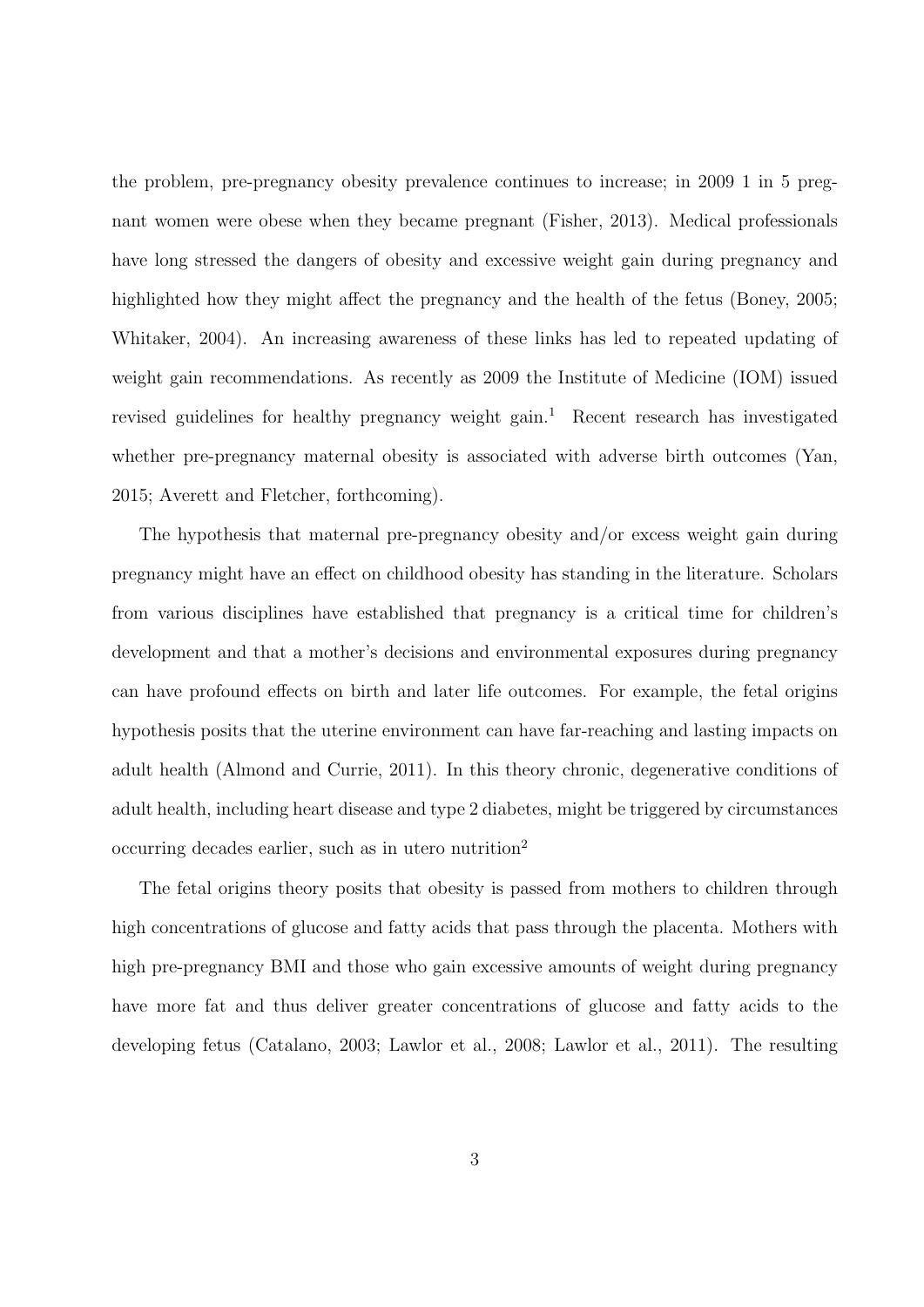increase in fetal insulin accelerates fetal growth and predisposes the child to weight gain later in life (Lawlor et al., 2008; Lawlor et al., 2011).<sup>3</sup>

Numerous studies using observational data have documented a correlation between maternal obesity (either pre-pregnancy or excess pregnancy weight gain) and childhood obesity (e.g. Salsberry et al., 2007; Whitaker, 2004; Oken et al., 2007; Oken, 2009; Jääskeläinen et al., 2011; Branum et al., 2011; Yu et al., 2013; Ludwig et al., 2013). Studies that focus solely on a cross-section of children generally show that maternal pre-pregnancy obesity and/or excess gestational weight gain (GWG) lead to an increased probability of childhood obesity (e.g. Oken et al., 2003; Oken et al., 2007; Whitaker, 2004).

A primary challenge in using observational data to make cross-family comparisons of unrelated children concerning the effect of pre-pregnancy obesity on childhood obesity is that the comparisons might reflect not only the intrauterine effects of maternal pre-pregnancy obesity but also obesity-promoting or environmental factors that are shared between a mother and her child (Lau et al., 2014; Ludwig et al., 2013). Some risk factors for childhood obesity are observable and reflect post-natal interactions between mother and child, such as time spent watching television, dietary patterns, or the general quality of the home environment (Strauss and Knight, 1999; Reilly et al., 2005). Therefore, cross-section estimates could suffer from omitted variable bias. When these omitted variables are positively correlated with a woman's pre-pregnancy obesity, studies may overstate the effects of her pre-pregnancy obesity on her children's obesity. This has led researchers to compare children of the same mother (i.e. using mother fixed-effects models) to control for shared familial influences that are unobserved but do not vary across time.

For example, Branum et al., (2011), using data on over 2700 families interviewed in the Collaborative Perinatal Project, find in OLS models that pre-pregnancy weight and GWG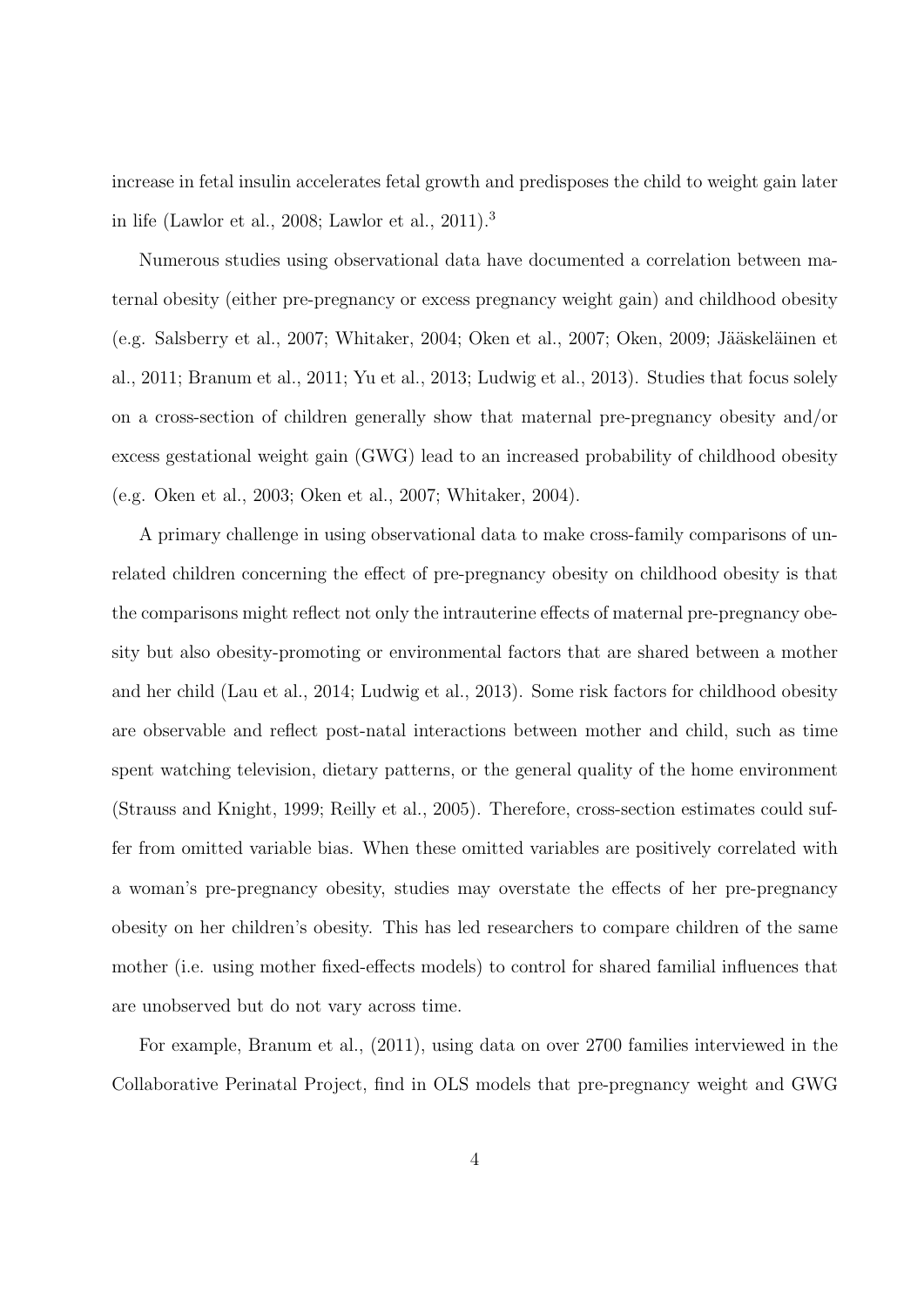are statistically significantly associated with BMI z-scores in four-year old children but this effect disappears in family fixed effects models. Using data on over 146,000 Swedish males, Lawlor et al., (2011) find no association between GWG and BMI at age 18 when comparing siblings. In contrast, Ludwig et al., (2013) using data on all school-age children in Arkansas, find evidence in a maternal fixed-effects model that high pregnancy weight gain is associated with childhood overweight status. They use this as support for the fetal origins explanation that maternal obesity might program the fetus for future weight gain and obesity, though they state that "the magnitude of the effect may be small" (Ludwig, et al., 2013, p. 5).

Despite the advantages afforded by maternal fixed-effects models, they cannot control for time-varying factors that could be important. Thus, at least one previous study has turned to the method of Instrumental Variables (IV). Lawlor et al., (2008) use data on over 4000 families from the U.K. and in OLS models find a significant association between pre-pregnancy BMI and childhood BMI at ages 9 to 11. This effect disappears when they instrument for pre-pregnancy BMI with an obesity genotype as a predictor of pre-pregnancy  $BMI.<sup>4</sup>$ 

Given the health costs and potential cognitive consequences associated with childhood obesity in the literature, we seek to add to this literature and identify whether a woman's weight status before pregnancy and her weight gain during pregnancy exert a potentially causal effect on childhood obesity. If there is evidence that obesity is transmitted from mothers to children during pregnancy, policy and practice aimed at reducing maternal weight before pregnancy and controlling for weight gain during gestation might have profound health impacts for not only the women themselves, but also their children.

Like much of the existing research (e.g. Oken et al., 2003; Whitaker, 2004), we focus on children aged 2 to 4 years to avoid the confounding influence of the school environment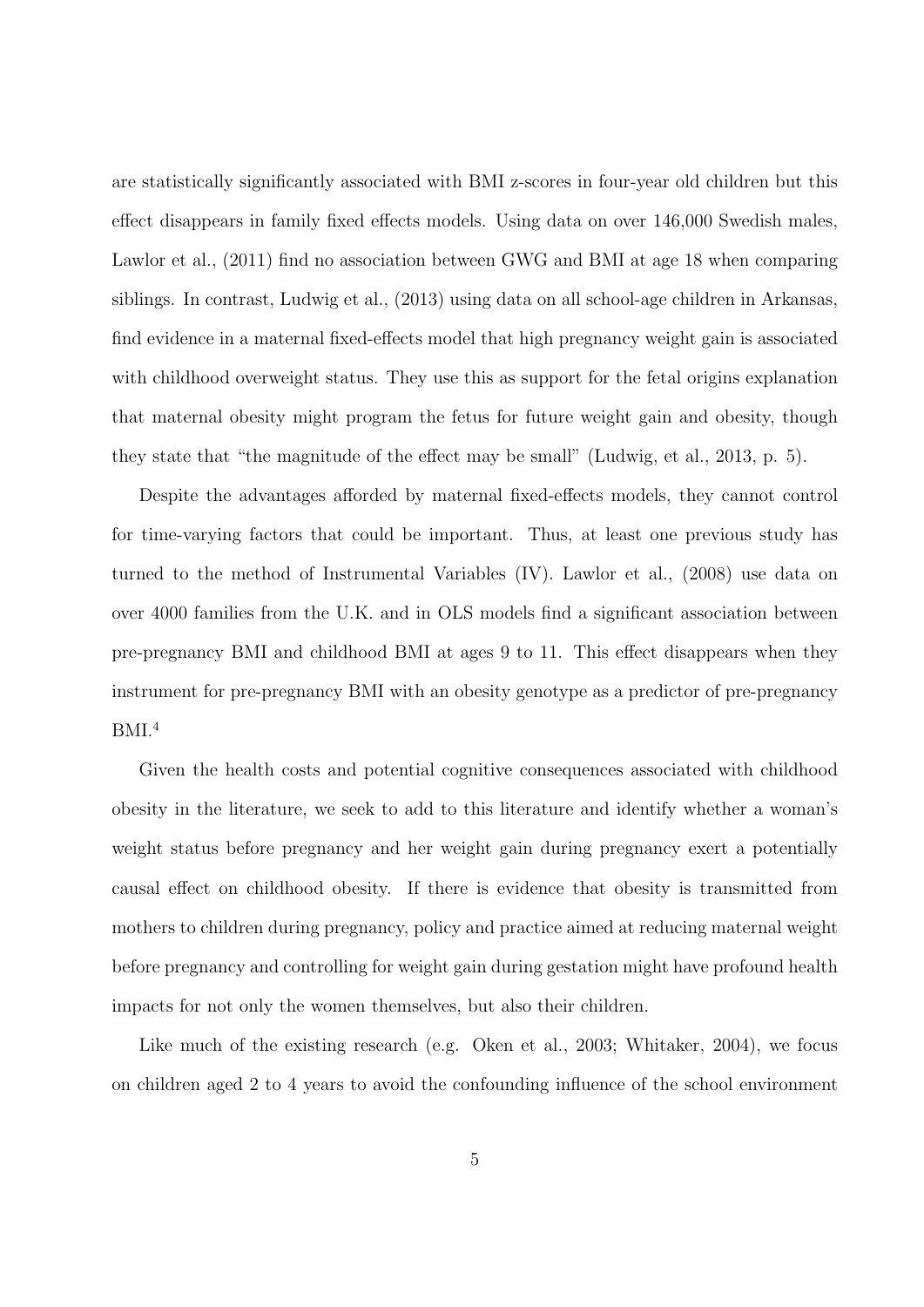and its potential effect on obesity. Milliment and Tchernis (2015) find that transitions to kindergarten are often correlated with movements in BMI percentile, so this sample criterion is important. To preview the results, similar to previous studies that have used maternal fixed effects or IV, we find little evidence that maternal pre-pregnancy BMI exerts a causal impact on obesity among preschool-aged children. The rest of the paper is structured as follows. In the next section, we discuss our data, sample creation and the variables we use. Following that, we discuss our method and then our results. We end by drawing some conclusions.

# 2 Data, Sample Creation and Variables

We use the National Longitudinal Survey of Youth 1979 (NLSY79) cohort for our analysis (Bureau of Labor Statistics, 2012). The NLSY79 sampled 12,686 individuals between the ages of 14 and 21 in 1979 with annual interviews conducted until 1994 and subsequent interviews every other year up to the year 2010 (the most recent year available at the time of this paper). The respondents report data on their labor market experience, births, and marriages every survey round. Of utmost importance to our study, children who were born to women in the NLSY79 have been surveyed biannually since 1986. In 2010, the mothers were ages 45-53. Thus, for nearly all women in the sample, complete fertility histories are observed. In fact, 99.97 percent of births used in this study occur by 2000 and the most recent births we observe in our sample occurred in 2004. These data do not provide a nationally representative sample of children or young adults. Rather, they are regarded appropriately as representative of the population of offspring born to U.S. women who were aged 14–22 in 1979 (Wu and Li, 2005).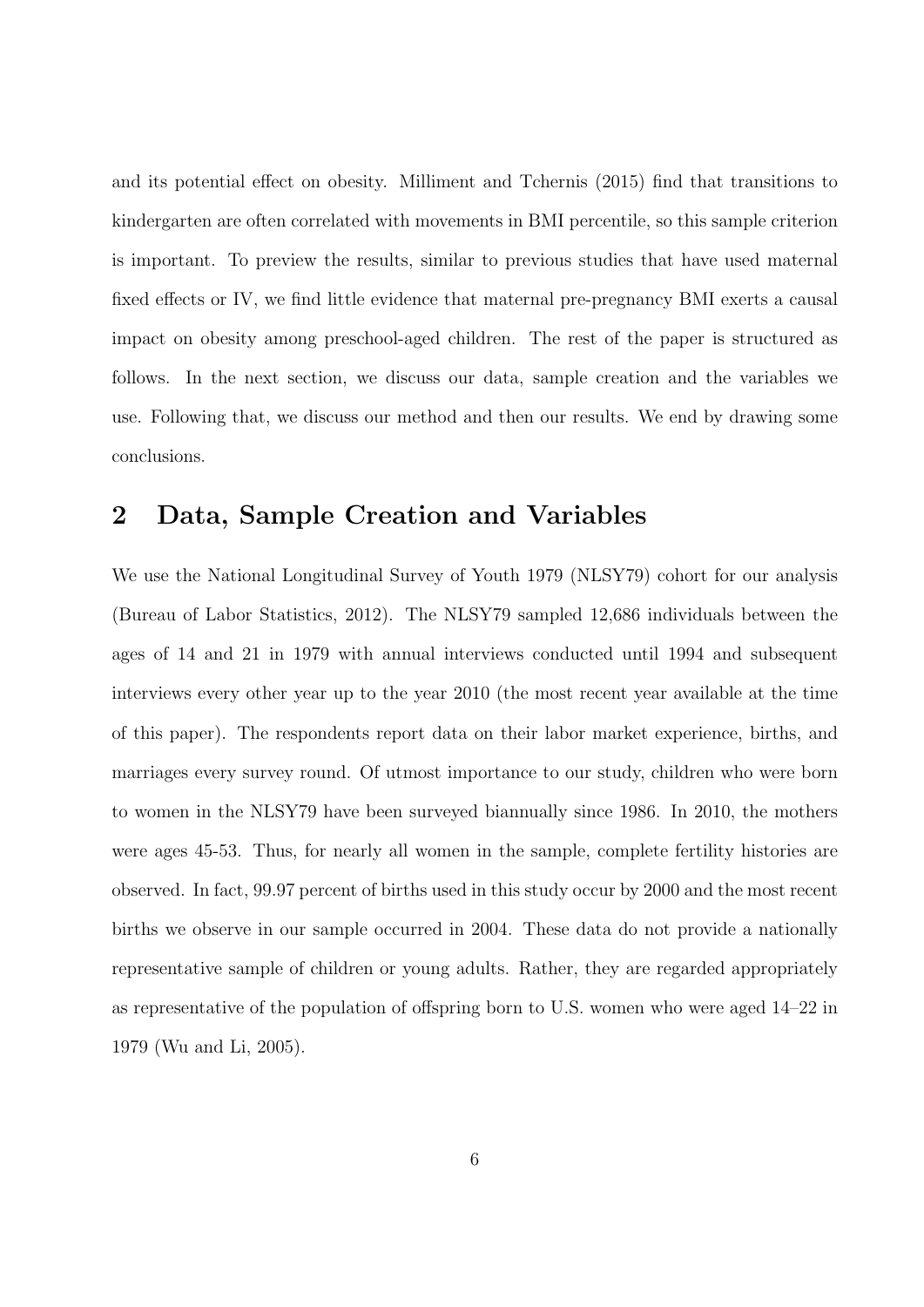In our sample, observations are at the child level. Thus, mothers may appear multiple times, once for each birth. We start with a sample of all women in the NLSY and their children in the years they are sampled. We calculate each child's age- and sex-specific BMI percentile using the 2000 CDC reference data (CDC, 2000). Children with a BMI percentile for their age and sex over 85 are considered by health professionals to be at risk of overweight while those with BMI percentiles over 95 are described as overweight. To be consistent with the adult categories of overweight and obese we refer to children with BMI percentiles greater than 85 as overweight and those with BMI percentiles greater than 95 as obese.

The CDC growth charts were devised using survey data from three nationally representative samples of boys and girls aged 2 to 20 during the years  $1963$  to  $1994<sup>5</sup>$ . Thus, when a child is identified as overweight in our sample, it indicates that his BMI is higher than 85% of surveyed children of his age during the reference time period. By definition, 5 percent of children are obese in the reference sample, but the metric allows for variance in obesity prevalence over time and in our sample.

In addition, and crucial to this study, the NLSY collected information on the height and weight of respondents and for each pregnancy we can observe the mother's pre-pregnacy height and weight. In particular, for mothers, weight is collected every round and height was collected in four rounds: 1981, 1982, 1985 and 2006. A mother's pre-pregnancy BMI is our key explanatory variable of interest. We use the self-reported heights from 1985 and weights from each recorded year preceding a birth to create pre-pregnancy BMI. According to their BMI, mothers are each placed into one of four categories using the World Health Organization Cutoffs. Underweight corresponds to a BMI of less than or equal to 18.5; BMI in the recommended range is between 18.5 and 24.9; overweight women are those with a BMI ranging from 25 to 29.9; and obese women have a BMI greater than or equal to 30.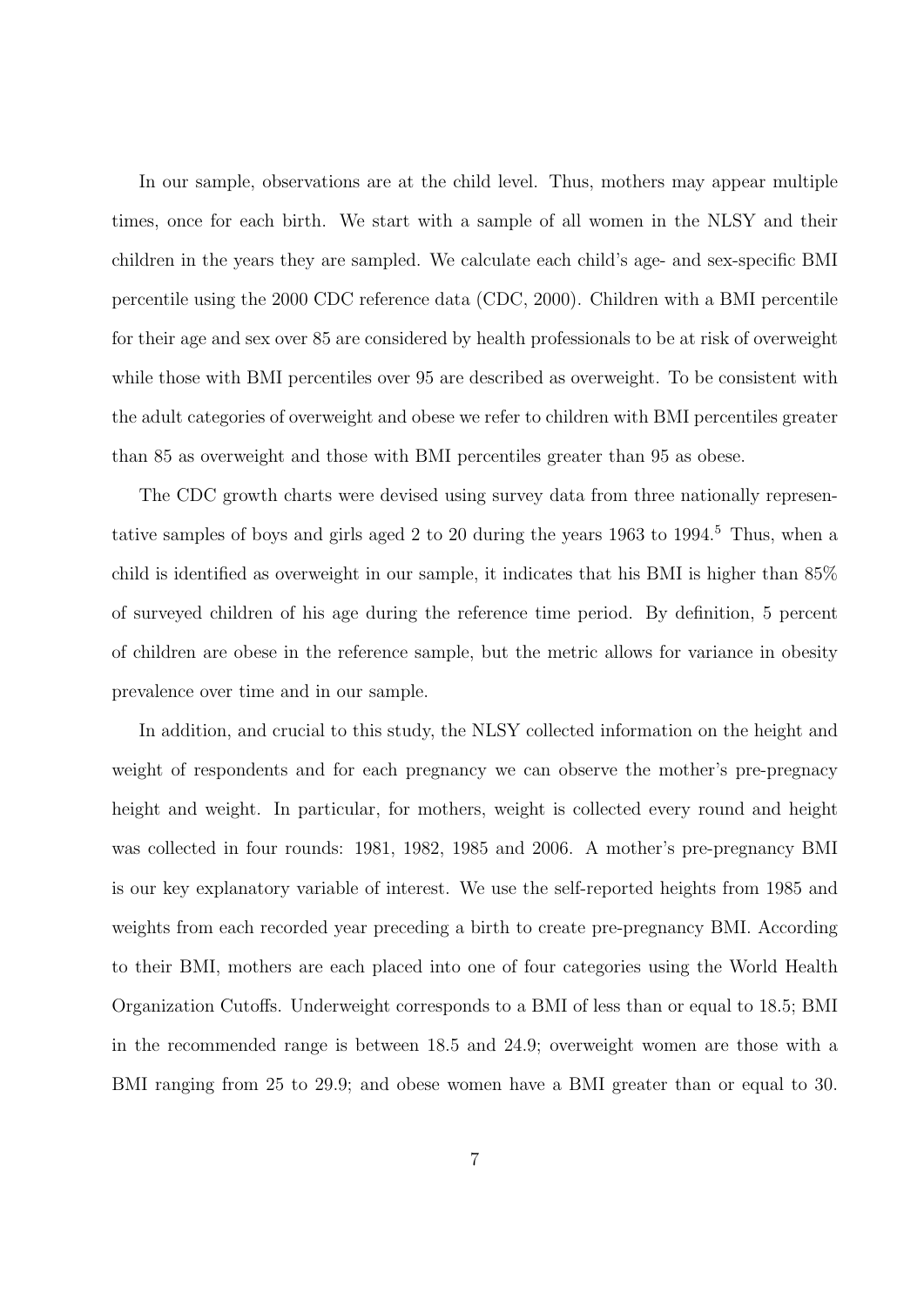The NLSY also asks women to self-report their GWG in pounds for each pregnancy, which we control for in all of our models.

To create our analysis sample, we start with a sample of 8265 NLSY children observed from 1986 to 2010 who are 24 to 59 months old and for whom we have information on height and weight so that we can calculate their BMI percentile score. Because, as we noted above, the key explanatory variable of interest is mother's pre-pregnancy BMI, we drop the 1348 observations where this information is missing. In addition, because pre-term births have their own set of complications, we further limit our sample to those children who were not born preterm (eliminating an additional 845 observations), and those whose gestation length was in excess of 42 weeks (169 observations), and those born below 500 grams (6 observations) or above 7000 grams (2 observations). We also drop 42 women who reported having diabetes during the year they had a birth.<sup>6</sup>

Because the NLSY is longitudinal, some of the children are observed multiple times in their preschool years. When this is the case we take only their first observation (dropping an additional 1214 observations). We also drop multiple births (34 observations) and those children for whom information on breastfeeding and c-section birth were not reported (170). This leaves us with a sample of 4435 children. Of those, 1774 have no siblings in the sample. 1758 have one sibling in the sample, 672 have two siblings in the sample, 220 have three siblings in the sample and 35 have four siblings in the sample and 6 have five siblings in the sample. Of the 2691 mothers with more than one child in the sample, 1781 did not change their pre-pregnancy weight category across births. Mothers of 910 children changed their pre-pregnancy BMI category between pregnancies; of those, 213 changes were to a lower BMI category while the rest were to a higher BMI category.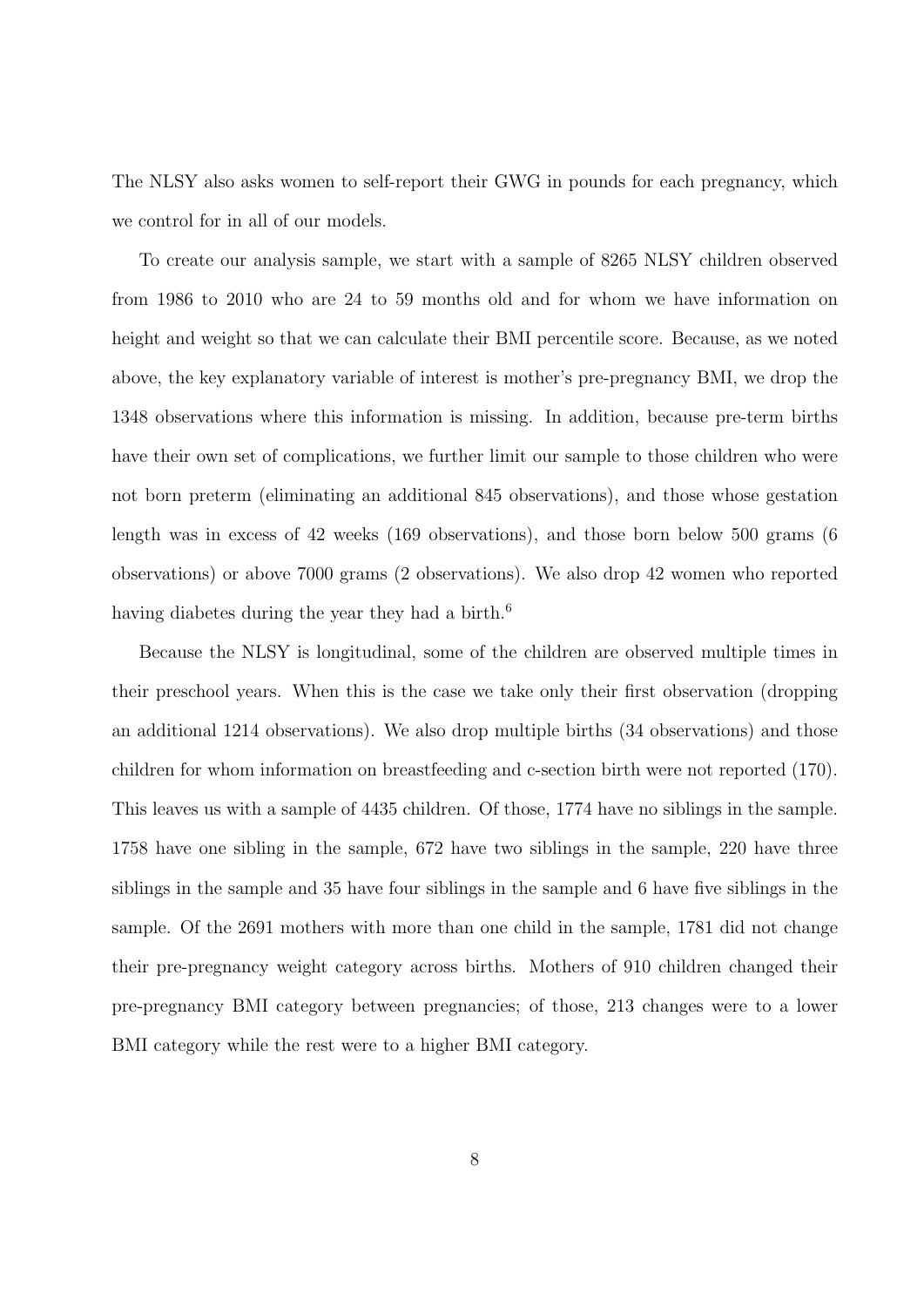Our focus in this paper is on the effect of mother's pre-pregnancy obesity on her preschool aged child's obesity status. However, as noted in the introduction, other factors such as dietary habits, genetics and the quality of the child's home environment might also affect weight outcomes. The NLSY is a particularly rich source of data and we control for many covariates to attempt to isolate the effect of mother's pre-pregnancy weight on her preschoolaged child's weight. In particular, we control for mother's age, age at first birth, parity, education, urban residence, marital status and income; these means are shown in Table 2.<sup>7</sup>

We also control for the child's age in months, birth order, birth weight, gender, and race. In addition, we include controls for the month of the mother's first prenatal visit, whether she smoked or used alcohol during the pregnancy, whether or not the child was breastfed, and the home environment using the Home Observation for Measurement of the Environment (HOME) score.<sup>8</sup> In the next section, we detail our econometric specifications.

### 3 Methods

#### 3.1 OLS

Using the sample of mothers with singleton births over our sample period, we test whether pre-pregnancy obesity and GWG are correlated with obesity among two-, three-, and fouryear olds using the following OLS specification:

$$
y_{imt} = \alpha + O_{imt}\beta + X_{imt}\phi + Z_m\xi + T_t\theta + \epsilon_{imt}
$$
\n(3.1)

where  $y$  is the *i*th child's BMI the first time they appear in the sample between the ages of two and four, for the mth mother in the tth year. O is a vector representing the mth mother's weight, either as a continuous measure of BMI, or a series of dichotomous variables indicating underweight, overweight or obese status and a control for GWG for each child (pregnancy) i in year t. The primary coefficient of interest is the vector  $\beta$ .  $X_{im}$  is a vector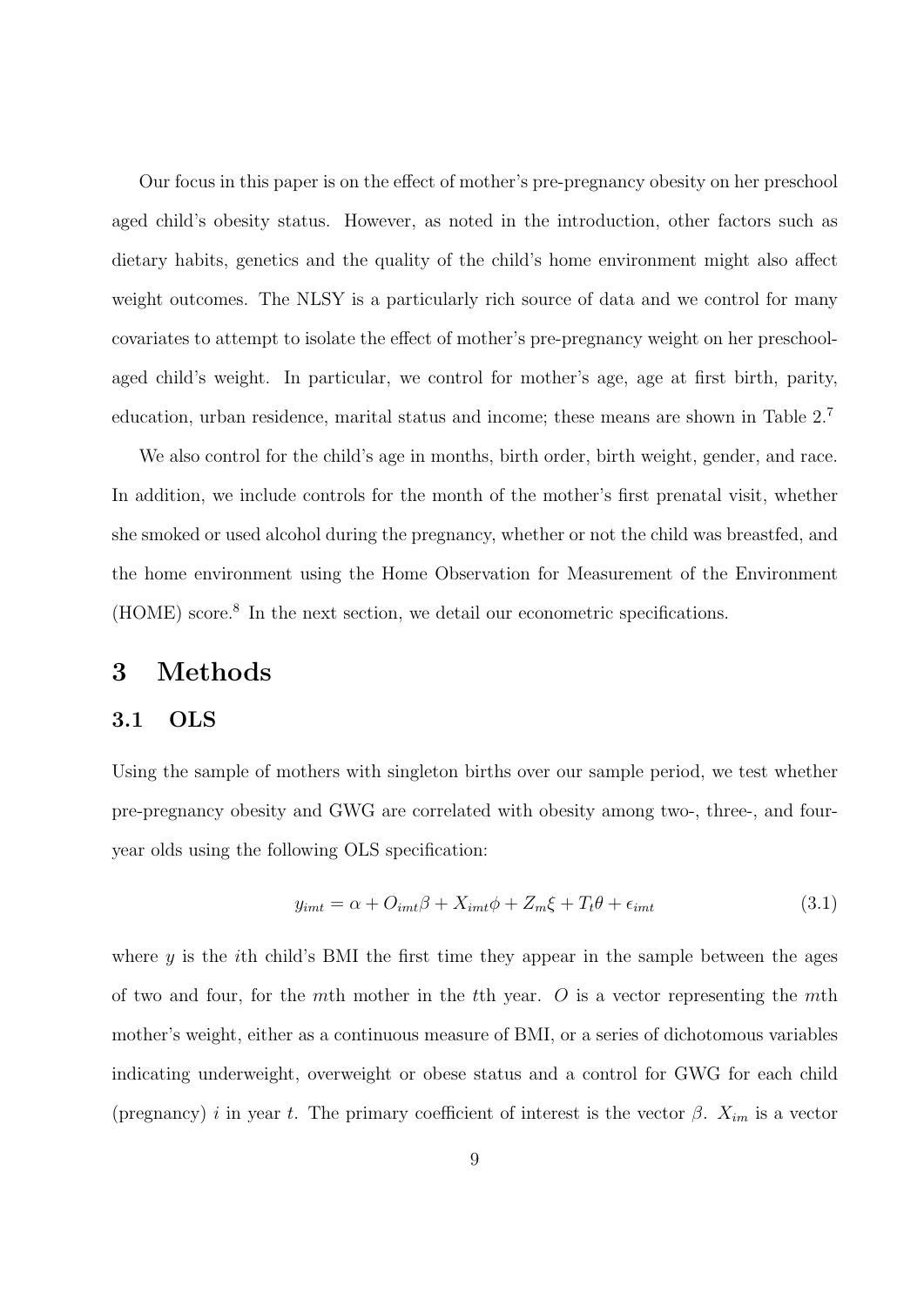of variables specific to each child as shown in Table 2 (e.g. child's age in months, the HOME score, mother's education, marital status, mother's age at the birth, parity, whether she smoked, used alcohol or prenatal vitamins during the pregnancy and the month of her first prenatal visit, the child's birth weight, whether the child was breastfed, and whether the child was born via c-section). The vector  $Z$  includes a mother's characteristics that do not vary with each child, which include mother's race and her age at first birth.  $T_t$  is the vector of year fixed effects.

#### 3.2 Maternal Fixed Effects

As noted earlier, genetics and other time-invariant characteristics of the mother could affect our outcomes of interest. These characteristics might include chronic health conditions, health habits, or environmental exposure. For this reason, we add mother fixed effects to our initial OLS specification in order to account for a mother's time-invariant characteristics. This specification allows us to compare births across mothers and the effect of pre-pregnancy BMI is now identified off of mothers whose pre-pregnancy BMI status changes over pregnancies. The specification is as listed in 3.1 but with mother fixed effects  $(\gamma_m)$  as follows:

$$
y_{imt} = \alpha + O_{imt}\beta + X_{imt}\phi + \gamma_m + T_t\theta + \epsilon_{imt}
$$
\n
$$
(3.2)
$$

Note that the  $Z_m$  vector drops out from this specification because these characteristics do not vary across children. This specification only includes those mothers who had more than one child in the sample. Identification of the parameters on the maternal pre-pregnancy BMI categories comes from discordant siblings (i.e. siblings whose mother changed pre-pregnancy BMI categories).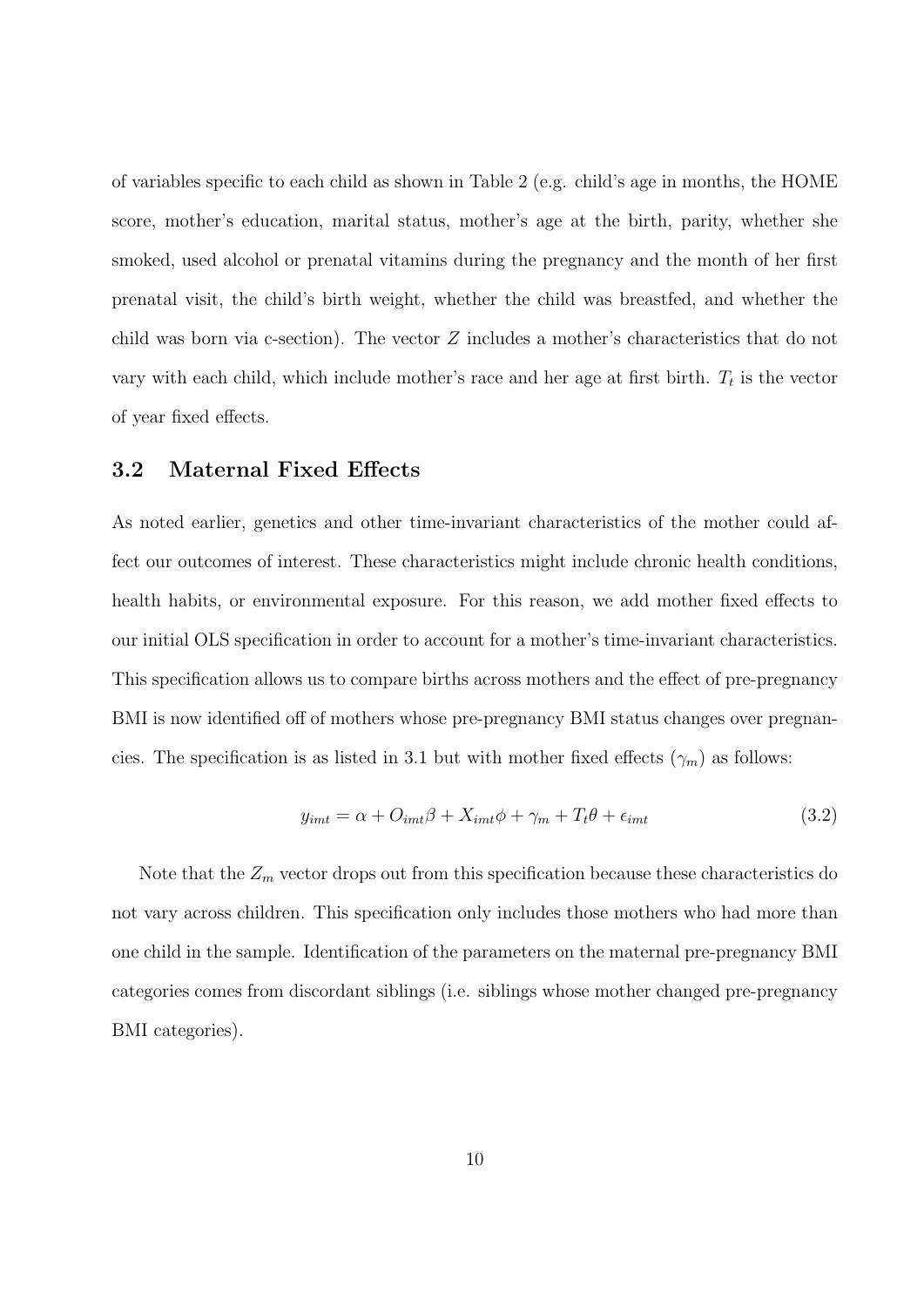#### 3.3 Instrumental Variables

Our OLS models establish a correlation between maternal obesity and preschool obesity. This association disappears when we use a maternal fixed-effects specification which is consistent with much of the literature, as described earlier. While the maternal fixed-effects methodology is an improvement over the OLS specifications, this method cannot control for time-varying, unobservable factors that might affect both mother and child obesity. These factors include a mother's pre- and post-natal behavior that could either reinforce or compensate for a child's initial health endowments and concerns about intergenerational transmission of obesity. As a result, we cannot assert definitively that a causal relationship exists between maternal pre-pregnancy obesity and childhood obesity using either OLS or maternal fixed effects. In order to address the issue of causality, we turn to the IV method. The NLSY lacks genetic information so we cannot use the same instrument as Lawlor et al. (2008) but we are able to exploit the large-scale nature and sampling design of the NLSY79 to secure an instrument. In particular, among the original respondents to the NLSY are a number of siblings. In the past, economists have used information on siblings and twins as controls or instruments by appealing to the argument that biological siblings and twins share many genes. Thus, using the BMI of a sibling as an instrument provides variation in obesity propensity that is independent of the outcome of interest except through its effect on obesity.

Drawing on previous work by Cawley (2004), we instrument the BMI of the mothers in our sample using the BMI of the sisters of our NLSY79 mothers, a group we expect to have similar health and obesity status as the mothers in the sample. We use BMI of sisters, but exclude that of brothers due to the lack of agreement regarding the comparability of men's and women's BMI values. Identification is obtained as in Cawley (2004), who explains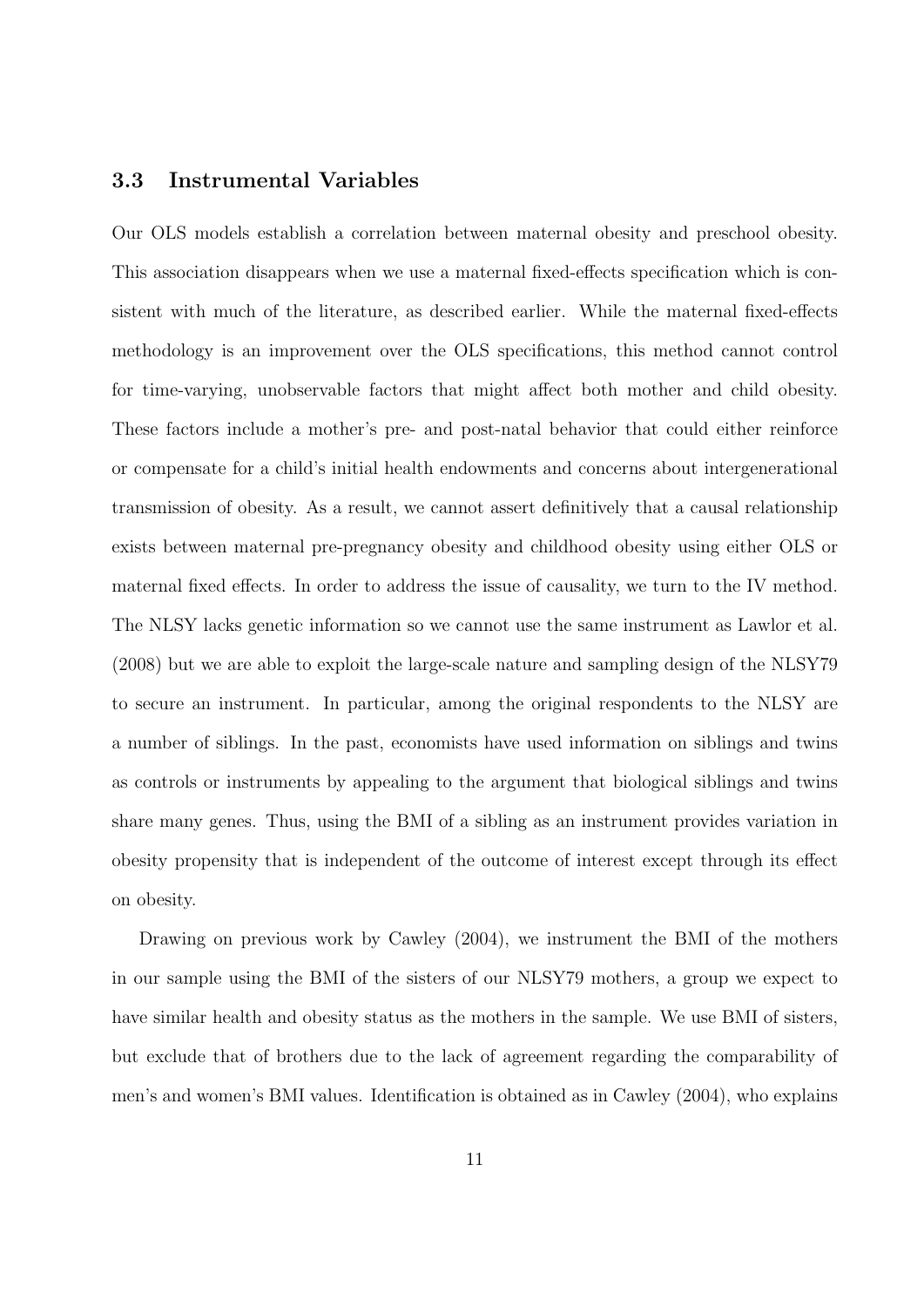that on average half of any individual's genetic material is shared with siblings of the same parents. Thus, a sister's BMI should be a good predictor of an individual's BMI. This identification strategy is threatened if shared family environment is a significant predictor of obesity. We address this in a few ways. First, we include HOME score in our models to control for the quality of the home environment. In our OLS models, we found no association between HOME score and childhood obesity. Secondly, we refer to the literature, which has shown little to no observable effect of shared family environment on obesity (e.g., Grilo and Pogue-Geile 1991, Wardle et al., 2008). Finally, although previous literature cannot entirely rule out that family environment has some effect, we rely on the fact that sisters no longer live together and thus any effects of shared family environment would be less important in adulthood. Sister obesity status (or aunt obesity, from the perspective of the child) is plausibly exogenous to child obesity; as long as the aunt is not the child's primary caretaker, aunt obesity should influence the child's obesity only through the genetics that are shared between sisters and shared between mothers and children. The model we estimate is given by:

$$
O_{imt} = \gamma + B_{imt}\zeta + X_{imt}\phi + Z_m\xi + T_t\theta + \mu_{imt}
$$
\n(3.3)

$$
y_{imt} = \alpha + \hat{O}_{imt}\beta + X_{imt}\phi + Z_m\xi + T_t\theta + \epsilon_{imt}
$$
\n(3.4)

where  $B_{im}$  is the average BMI of any sisters interviewed in the year of mth mother's birth. y is now the ith child's (child of the *mth* mother) obesity status in year t. The variable of interest, mother's weight status, O, remains as defined in 3.1. We use the predicted values of O,  $\hat{O}$  in the second stage. As before,  $T_t$  is a vector of year fixed effects.<sup>9</sup>

Using the average BMI of all sisters interviewed as an instrument is plausibly more exogenous than a mother's own BMI, which might be correlated with exercise and eating habits that are also practiced by children. Because we only have one instrument, in this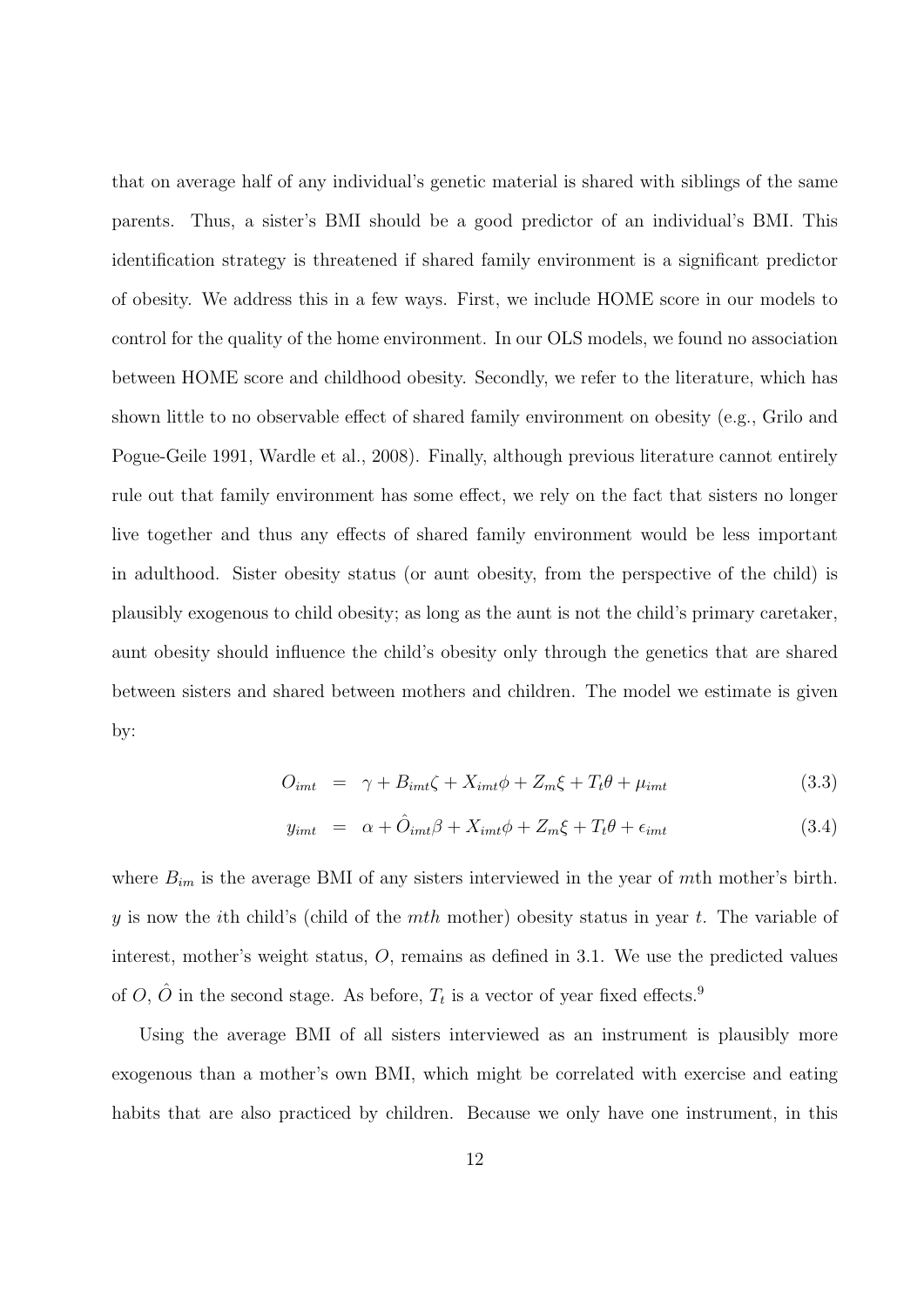specification we measure mother's pre-pregnancy BMI as a continuous variable as opposed to the categories used in earlier regressions. We note that our genetic instrument, however, is most likely to be informative about the genetic channels of inter-generational transmission of obesity.

### 4 Results

#### 4.1 Descriptive Statistics and OLS

Table 1 presents descriptive statistics for the outcome variables by the mother's pre-pregnancy BMI category. The unadjusted means reveal that the average BMI percentile scores increase as a mother's BMI category increases indicating a positive correlation between a mother's BMI and her child's BMI. We also see that the proportion of children who are overweight or obese increases as a mother's BMI increases.

Tables 3 and 4 show four OLS specifications starting from the most parsimonious, and then progressively adding relevant controls. Table 3 shows these specification for the dependent variable measured as overweight (BMI percentile>85) and Table 4 for obese (BMI percentile>95). The first column of each table presents results from a model that only includes the mother's pre-pregnancy BMI categories, her GWG and a set of binary indicators for child's age in months. These unadjusted regressions reveal that mothers who begin their pregnancies obese have preschoolers who are 9.5 percentage points more likely to be overweight and 7.3 percentage points more likely to be obese. Both effects are large with the 9.5 percentage point increase in the probability of being overweight translating to a 36.8% increase in the probability of a child falling into the overweight category  $((9.5/25.41) * 100=38.7)$ and the 7.3 percentage point increase in the probability of obesity translating into a 48.8%  $((7.3/14.95) * 100 = 48.8)$  increase in the probability of preschool obesity.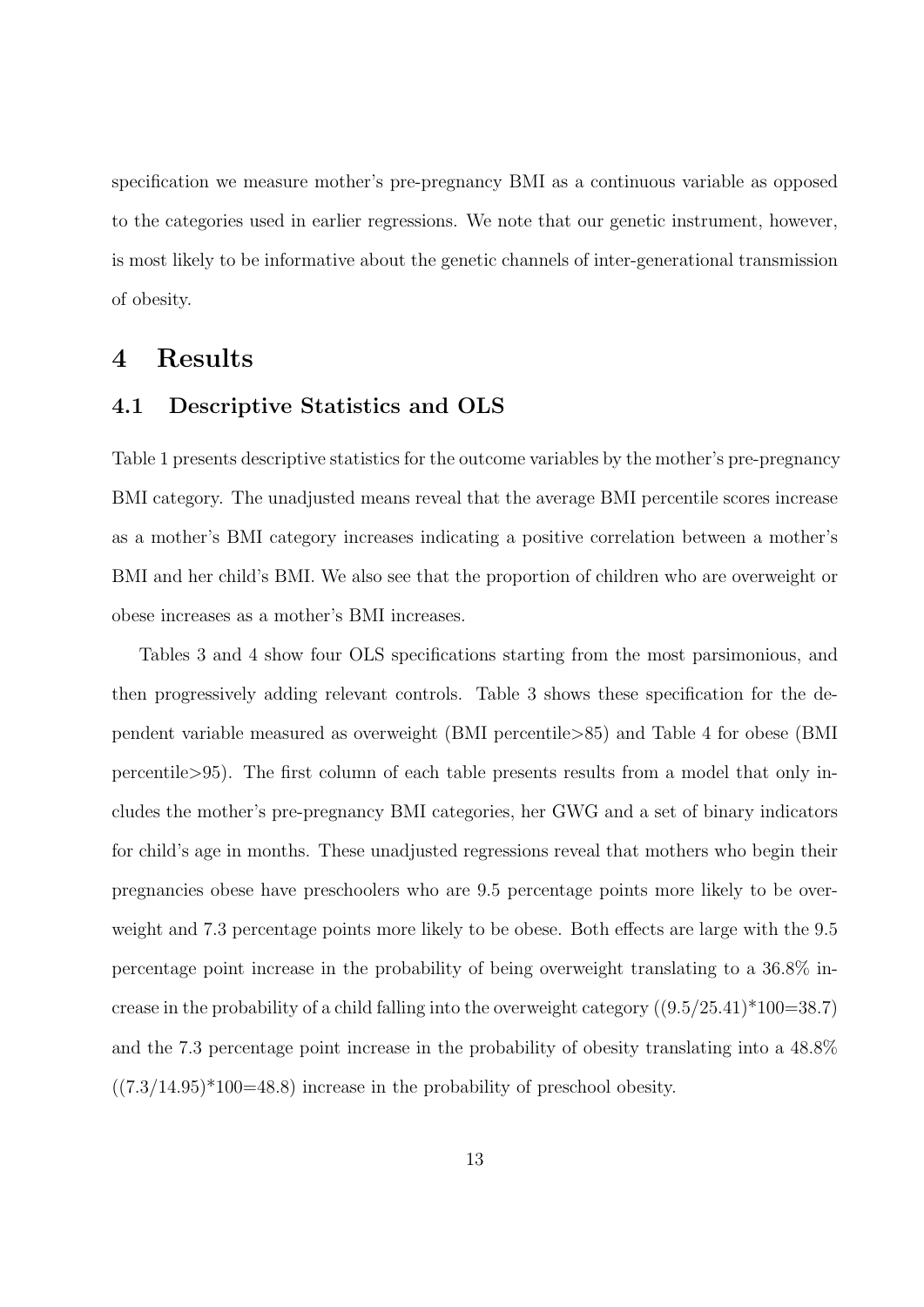In column 2, we add in the child's birth weight as a covariate. Previous researchers have found that child birth weight attenuates the effect of mother's pregnancy weight gain on childhood obesity (e.g. Ludwig et al., 2013). Birth weight in pounds is positively and significantly related to both the probability of being overweight and obese as a preschooler. An additional pound at birth translates into a 2.1 percentage point (8.6 percent) increase in the probability of being overweight and a 1.2 percentage point (8.1 percent) increase in the probability of obesity. Consistent with previous literature, adding this variable only slightly attenuates the coefficients on a mother's pre-pregnancy BMI.

In column 3 we add a set of year dummy variables (coefficients not shown in the table). The coefficients on these year dummies reveal that children born in the later years of our sample are more likely to be overweight or obese which is consistent with the upward trend in childhood obesity seen in the U.S. Including these year fixed effects reduces the magnitude of the coefficients on both the pre-pregnancy overweight and obese variables, but they remain statistically significant and still exert a sizeable effect.

In column 4 we add the full set of covariates shown in Table 2 although due to space limitations we only show some of the coefficients. There are several notable findings. First, the addition of these covariates further attenuates the effect of maternal pre-pregnancy obesity on a preschooler's likelihood of being overweight or obese but these coefficients are still statistically significant.<sup>10</sup> In particular, our findings indicate that women who begin their pregnancies obese are 4.6 percentage points more likely to have an obese preschooler than those who begin their pregnancies in the recommended BMI range. Second, children of married mothers and those who were breastfed are less likely to be overweight or obese. However, children born via c-section are more likely to be overweight and obese. Third, we observe mixed results on race/ethnicity: Hispanic children are more likely to be overweight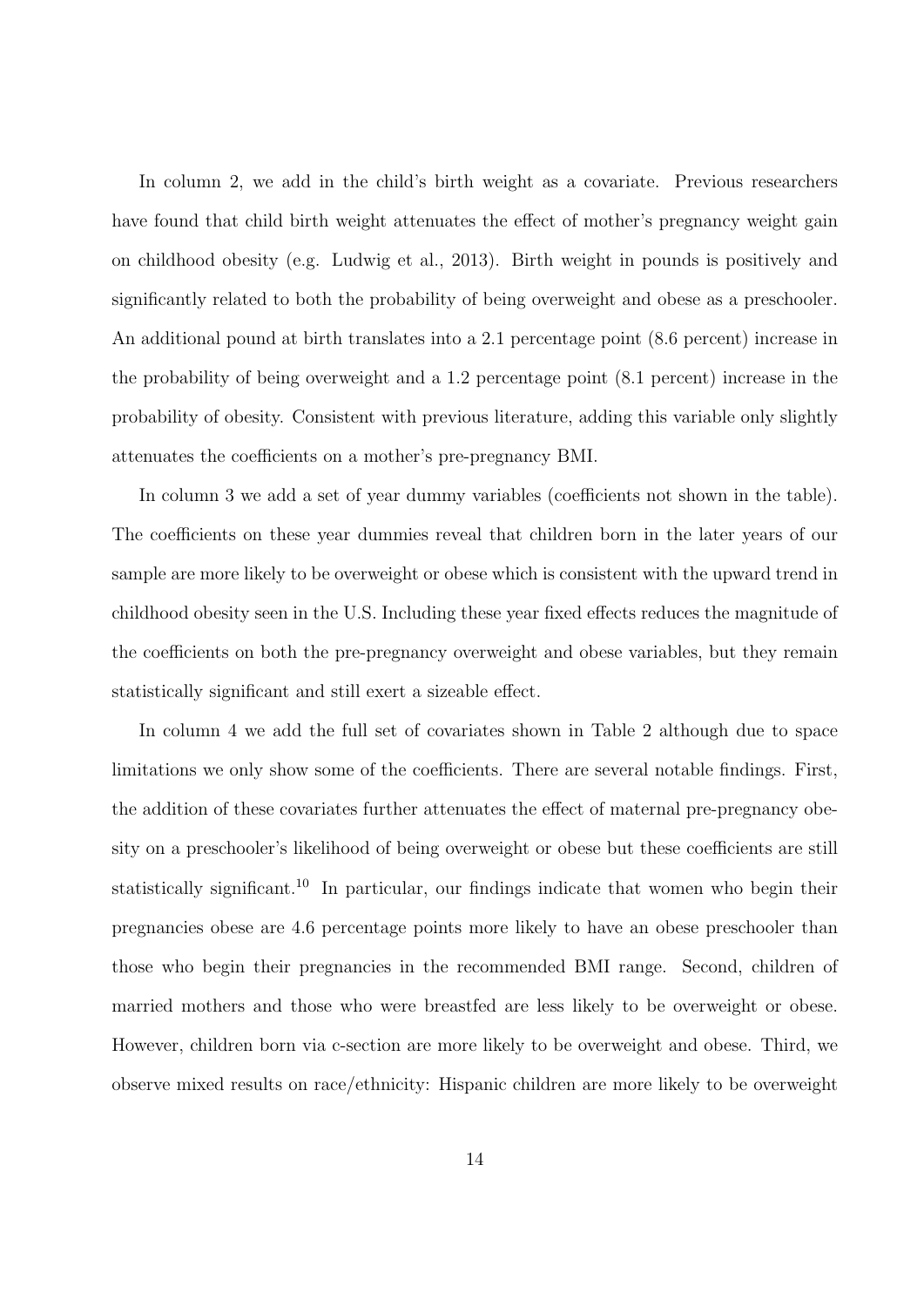and obese but we see no effect for black children relative to white children. We also find that birth order is negatively related to obesity but not to overweight status. Lastly, we find that the HOME environment is not a significant predictor of preschool obesity or overweight status.

#### 4.2 Maternal Fixed Effects

While our OLS results establish a clear correlation between pre-pregnancy BMI and preschool overweight and obesity even after controlling for a rich set of covariates, they do not necessarily establish a causal relationship. As noted in the introduction, there are some unmeasured factors that could be correlated with mother's pre-pregnancy obesity and her child's obesity. As one example, we have no information on shared family mealtimes, some aspects of which have been linked to obesity outcomes (Fiese et al., 2012). We are also unable to observe diet and exercise habits. To move closer to potentially causal effects, we turn to the results of our maternal fixed-effects models, which are shown in Table 5. We show the FE results in two panels: the top panel has the overweight outcome and the bottom panel the obese outcome. All models include the full set of covariates shown in Table 2 and in the last column of Tables 3 and 4.

In each panel, the first column presents the OLS results to facilitate comparisons across models. The second column presents the FE model that is identical in specification to the OLS model. This model is identified off of those mothers whose pre-pregnancy BMI category changed across pregnancies, for instance, a mother who is in the recommended weight category before her first pregnancy and is in the overweight category before her second would be in this sample as would a mother who moved from the overweight to the underweight category between pregnancies. However, women who lose weight between pregnancies might be quite different than those who gain weight. Thus, in the third column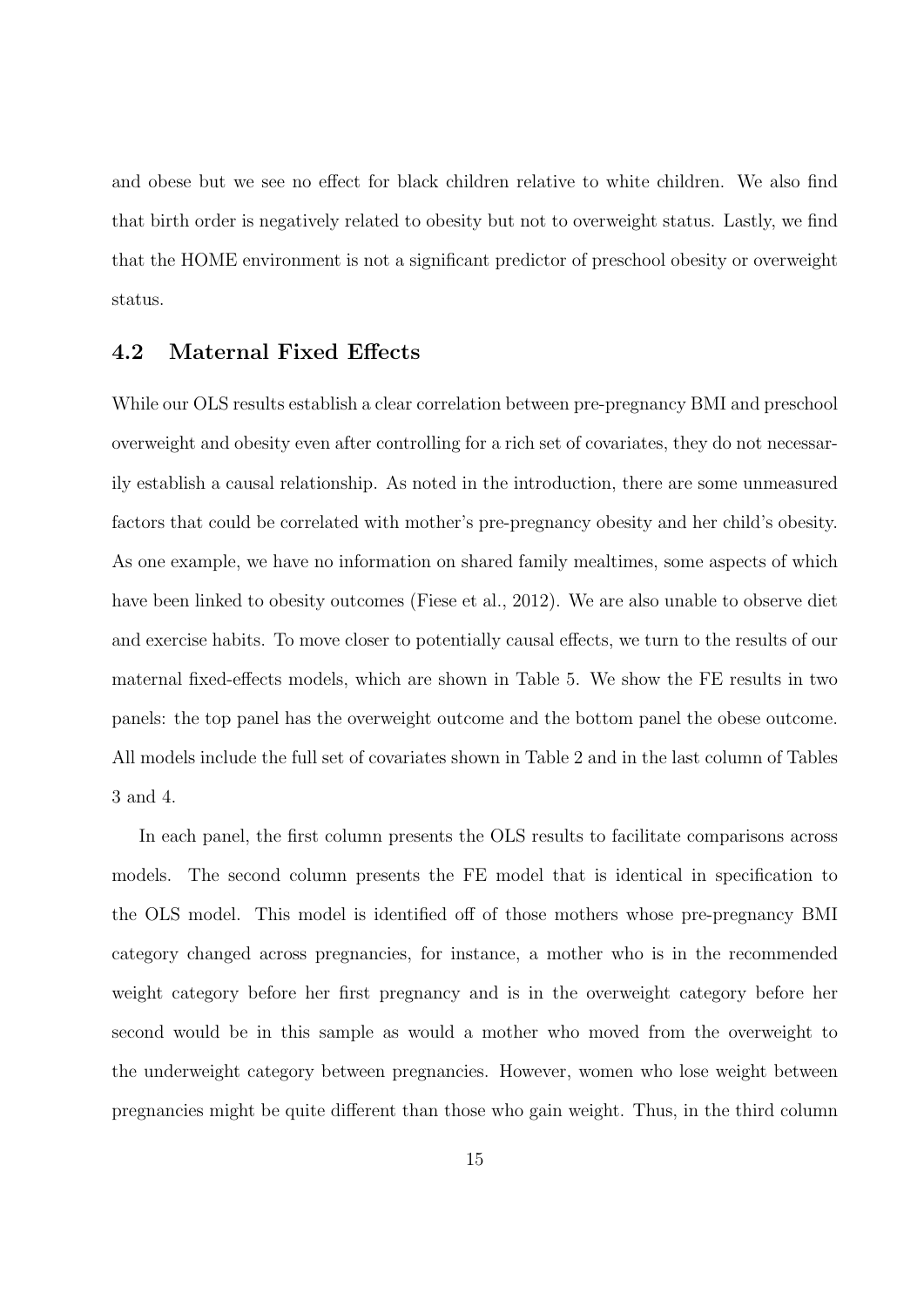of this table we present the FE model for only those who gained weight between pregnancies, a group which constitutes the majority of the changers. Finally, because mothers with more than two children might be quite different from mothers with two children (the majority of women in our sample with more than one child have two children) the last column (5) limits the sample to mothers with only two children who gained weight between their first and second pregnancy. The results from these specifications reveal that regardless of the sample, we find no effect of pre-pregnancy BMI on preschool overweight or obesity. Finally, we also performed a similar set of regressions excluding first-born children. In consideration of space, we do not show these results, but similar to the other specifications, they show no measurable relationship between pre-pregnancy BMI and preschool obesity status.<sup>11</sup>

Overall, the maternal fixed-effects results indicate no statistically significant effect of pre-pregnancy BMI on our outcomes of interest.<sup>12</sup> The point estimates are often smaller than the OLS estimates and occasionally switch signs. As expected, the standard errors are larger. These estimates indicate that once we have controlled for time-invariant, familyspecific factors, there is no effect of maternal pre-pregnancy BMI on preschool overweight or obesity.

In order for the maternal fixed-effects approach to be valid as we noted above, any change in maternal BMI between two pregnancies should be exogenous and unrelated to all the potential confounders that might induce a spurious positive relationship between maternal and child BMI. However many of these confounders are precisely those that are likely to change following a pregnancy. These include health habits such as smoking, diet and exercise, stress, and the home environment more generally. These are all potentially altered by the birth of a child, especially the first child. Because of this, we also run our models on the subsample of second and later born children. For brevity, we do not show the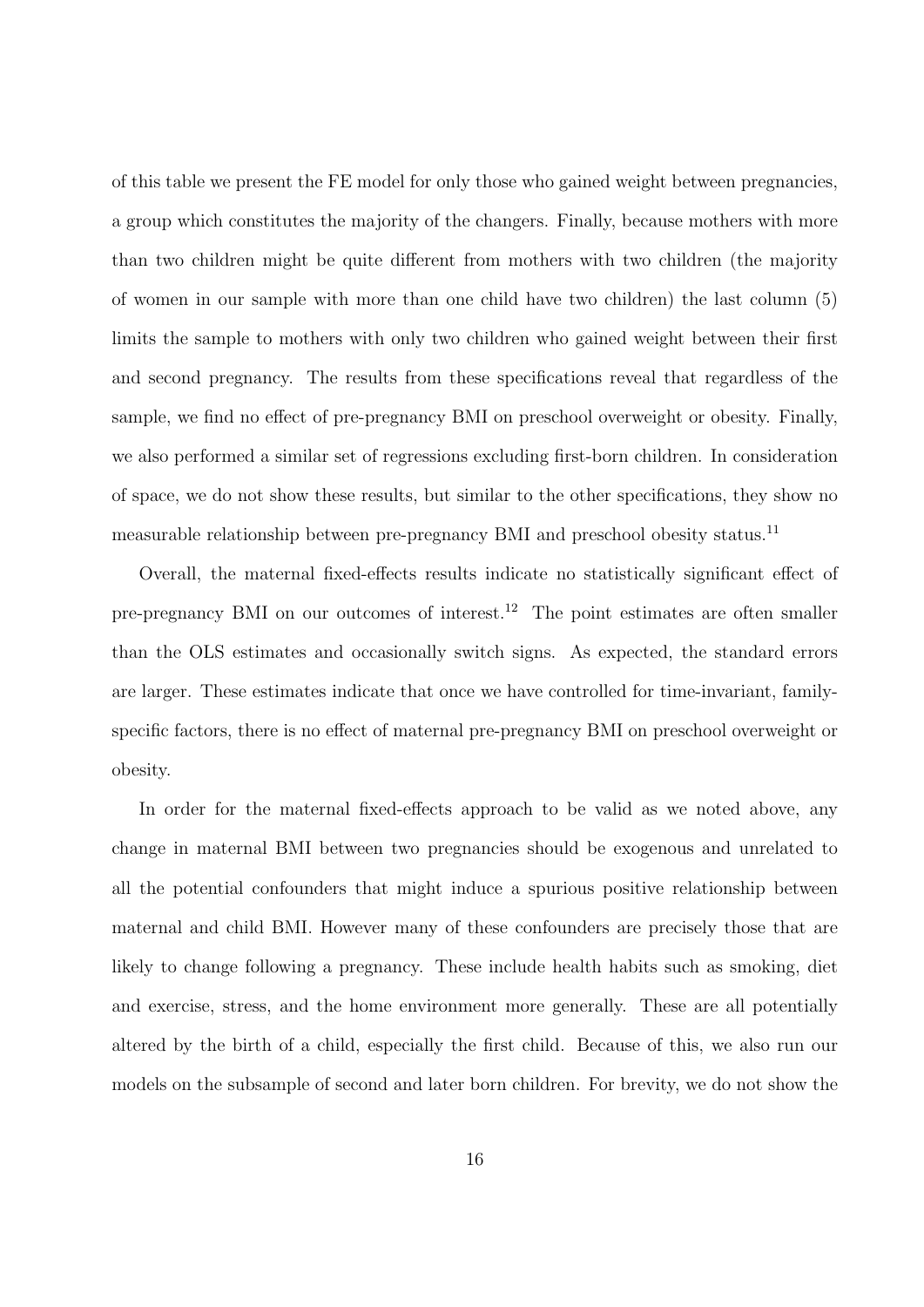results, but they are consistent with other models: We find no significant effect of maternal pre-pregnancy obesity on preschool obesity in the sample consisting of second born and later born children. We do caution that the sample sizes become smaller and hence our estimates are less precise.

#### 4.3 Instrumental Variables

In Table 6, we present the results of our IV regressions. We also show OLS and FE models in this table to facilitate comparisons. Columns 1 and 2 are the IV model on the relevant sample. Because the IV model is estimated on a smaller sample size (only on those women who have a sister in the NLSY) we limit our OLS and FE results to that sample to facilitate comparisons. Columns 3 and 4 are the OLS model on the full sample and columns 5 and 6 are the FE models. All models include the full set of covariates (though some of these drop out in the FE models). We also do not include GWG in these models as we only have one instrument and GWG is likely endogenous.<sup>13</sup> Our first stage F-statistic is 86.79 indicating a strong instrument, predictive of mother's BMI. In these models, we see no evidence of an impact of a mother's predicted pre-pregnancy BMI on the probability that her preschooler is overweight or obese. As expected, the IV standard errors are larger than the OLS standard errors although comparable to those of the FE model when using the same sample.

We have focused our attention on overweight and obese as categories since these are the conditions associated with health concerns. In appendix 1, we also examine the continuous variable of child's BMI percentile as an outcome. We show IV, OLS, and FE models. The same pattern holds in these models: our OLS results indicate a strong positive effect of mother's pre-pregnancy BMI on her child's preschool BMI percentile which disappears in FE and IV models.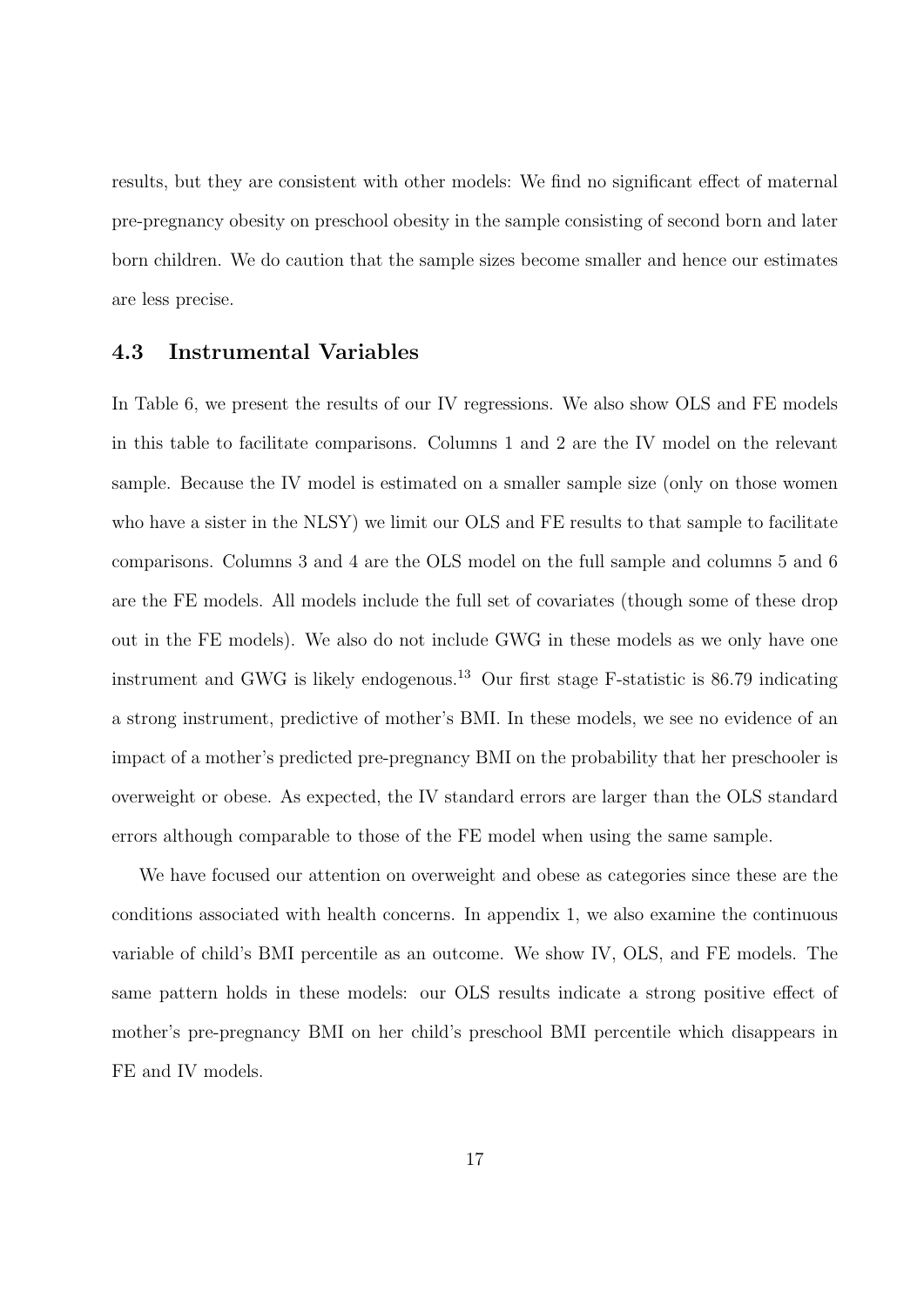# 5 Discussion and Conclusions

Evidence from numerous studies establishes a strong relationship between maternal obesity and childhood obesity. However, the extent to which such findings represent more than a correlation is unclear. Studies based solely on a single cross section of data cannot definitively address correlation as a third factor that causes both the maternal obesity and the childhood obesity might be responsible for the positive correlation. Here, we examine a snapshot of obesity before the mother becomes pregnant and attempt to determine whether these correlations stand up to stricter identification strategies including one depending on withinfamily variation and another on an IV strategy. We consider childhood obesity before the child enters school, thus eliminating estimation problems that might arise from heterogeneous content and quality of schooling.

This paper contributes to the literature in the following ways. Our study is novel in that we use both maternal fixed-effects (FE) and instrumental variable (IV) estimation in an attempt to ascertain whether the well-established correlation between material prepregnancy obesity and childhood obesity is potentially causal. Our study also allows for assessment of both GWG and pre-pregnancy BMI, whereas much of the literature (e.g., Ludwig et al., 2013) can only account for GWG. Other papers have used maternal fixedeffects models to examine these questions using data from only one U.S. state (e.g. Ludwig et al., 2013), or use older national-level data (e.g. Branum et al., 2011). We use more recent, national-level, U.S. data. As far as we know, we are also the first to apply the IV method to address this research question using U.S. data.

We find, as in other studies, that there is a positive and significant relationship between a mother's obesity status before she becomes pregnant and her child's obesity during the preschool years. These correlations, however, disappear in maternal fixed-effects and IV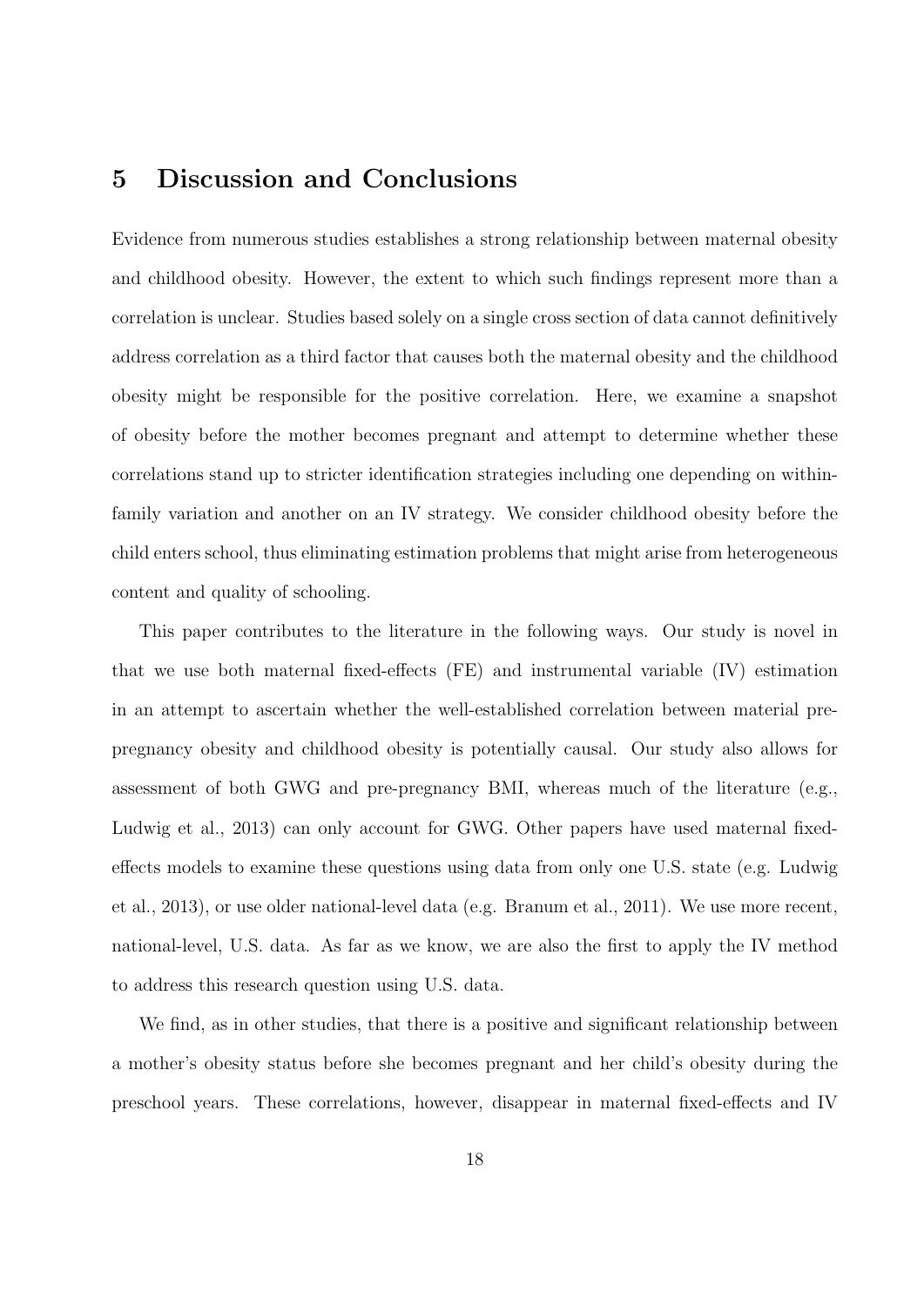models. These results suggest that other time-invariant, mother-specific characteristics, such as exercise habits and healthy eating, might be just as or more important than GWG or prepregnancy BMI for determining healthy child outcomes. A threat to our estimation strategy arises if mothers who changed weight categories from one pregnancy to the next were, for instance, aware of the dangers associated with weight gain and engaged in compensatory behavior to counteract the potential adverse effects of their pre-pregnancy weight status. In the case that these changes are correlated with lower probability of obesity, we might not see an effect on the probability of being an overweight or obese preschooler. However, our IV results reinforce the maternal fixed-effects results in that they also indicate no effect of maternal BMI on child obesity. Our results indicate that focussing too much attention on the role of maternal obesity in fostering early childhood obesity might be misguided and that physicians and policymakers should consider other factors when providing guidance to families regarding healthy weight gain for children.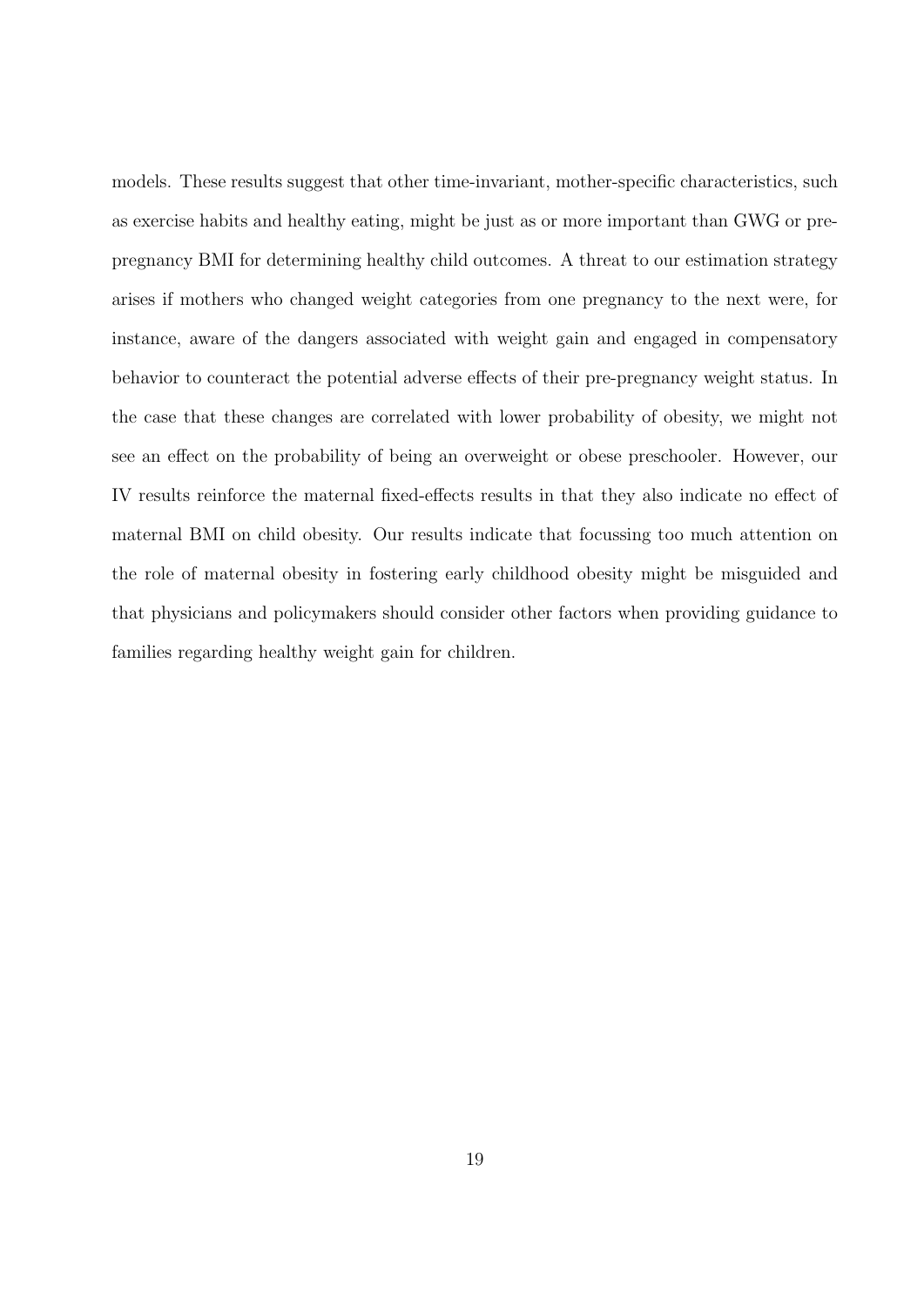# References

- [1] Abrams, Barbara, Sarah L. Altman, & Kate E. Pickett. (2000). "Pregnancy weight gain: still controversial." American Journal of Clinical Nutrition, 71 (supply), pp. 1233S–41S.
- [2] Almond, Douglas. (2006). "Is the 1918 influenza pandemic over? Long-term effects of in utero influenza exposure in the post-1940 U.S. population." Journal of Political Economy,  $114(4)$ , pp. 672-712.
- [3] Almond, Douglas, & Janet Currie. (2011). "Killing Me Softly: The Fetal Origins Hypothesis." Journal of Economic Perspectives, 25 (3), pp. 153-72.
- [4] Almond, Douglas, and Bhashkar Mazumder. (2011). "Health Capital and the Prenatal Environment: The Effect of Ramadan Observance during Pregnancy." American Economic Journal: Applied Economics,  $3(4)$ , pp. 56-85.
- [5] Almond, Douglas, Bhashkar Mazumder, & Reyn van Ewijk. (2001). "Fasting During Pregnancy and Children's Academic Performance." NBER Working Paper No. 17713.
- [6] Averett, Susan L., & Erin K. Fletcher. (2015). "Pre-pregnancy Weight and Gestational Weight Gain: The relationship between maternal weight and infant health." IZA Discussion Paper No. 9052. Forthcoming: Maternal and Child Health Journal.
- [7] Averett, Susan L., & David C. Stifel. (2010). Race and gender differences in the cognitive effects of childhood overweight. Applied Economics Letters, 17(17), 1673-1679.
- [8] Baker, Paula, Canada Keck, Frank Mott, & Stephan Quinlan. (1993). "NLSY child handbook: A guide to the NLSY child data." Columbus: Center for Human Resource Research, Ohio State University.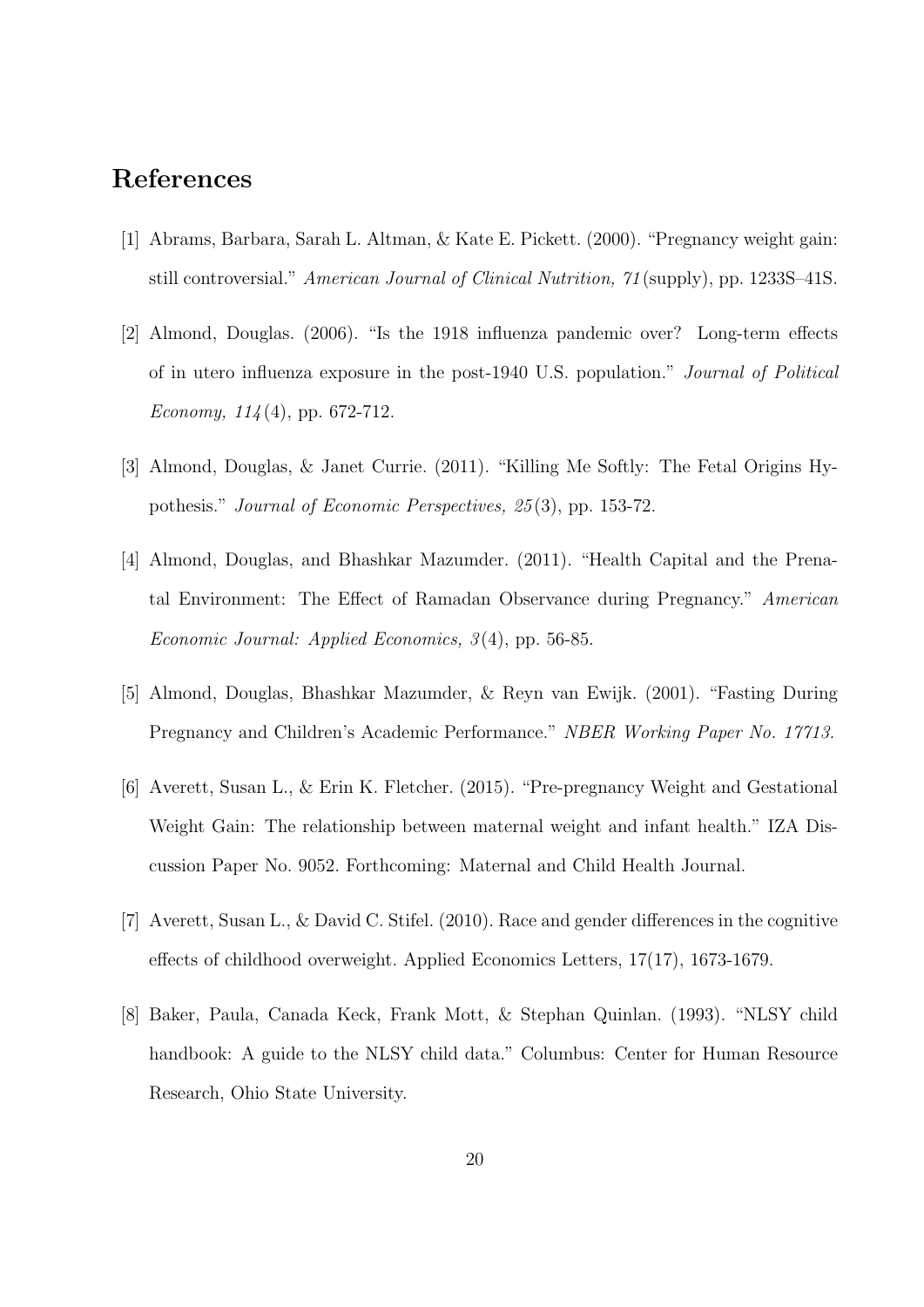- [9] Bureau of Labor Statistics (BLS). (2012). U.S. Department of Labor. National Longitudinal Survey of Youth 1979 cohort, 1979-2010 (rounds 1-24). Produced and distributed by the Center for Human Resource Research, The Ohio State University. Columbus, OH.
- [10] Boney, Charlotte M., Anila Verma, Richard Tucker, & Betty R. Vohr. (2005). "Metabolic Syndrome in Childhood: Association with Birth Weight, Maternal Obesity, and Gestational Diabetes Mellitus." Pediatrics, 115 (290).
- [11] Branum, A. M., Parker, J. D., Keim, S. A., & Schempf, A. H. (2011). "Prepregnancy body mass index and gestational weight gain in relation to child body mass index among siblings." American Journal of Epidemiology, kwr250.
- [12] Catalano, Patrick. M. (2003). "Obesity and Pregnancy—the Propagation of a Viscous Cycle?" The Journal of Clinical Endocrinology and Metabolism, 88 (8).
- [13] Cawley, John., & Meyerhoefer, C. (2012). "The medical care costs of obesity: an instrumental variables approach." Journal of health economics, 31 (1), 219-230.
- [14] Cawley, John. (2004). "The Impact of Obesity on Wages." *Journal of Human Resources*,  $31(2)$ , pp. 451-474.
- [15] Centers for Disease Control. 2000. http://www.cdc.gov/nccdphp/dnpao/ growthcharts/resources/sas.htm (last accessed June 16, 2014).
- [16] Cunningham, S. A., Kramer, M. R., & Narayan, K. V. (2014). Incidence of Childhood Obesity in the United States. New England Journal of Medicine, 370 (5), pp. 403-411.
- [17] Currie, Janet, and Douglas Almond. (2011). "Human capital development before age five." Handbook of labor economics. 4: 1315-1486.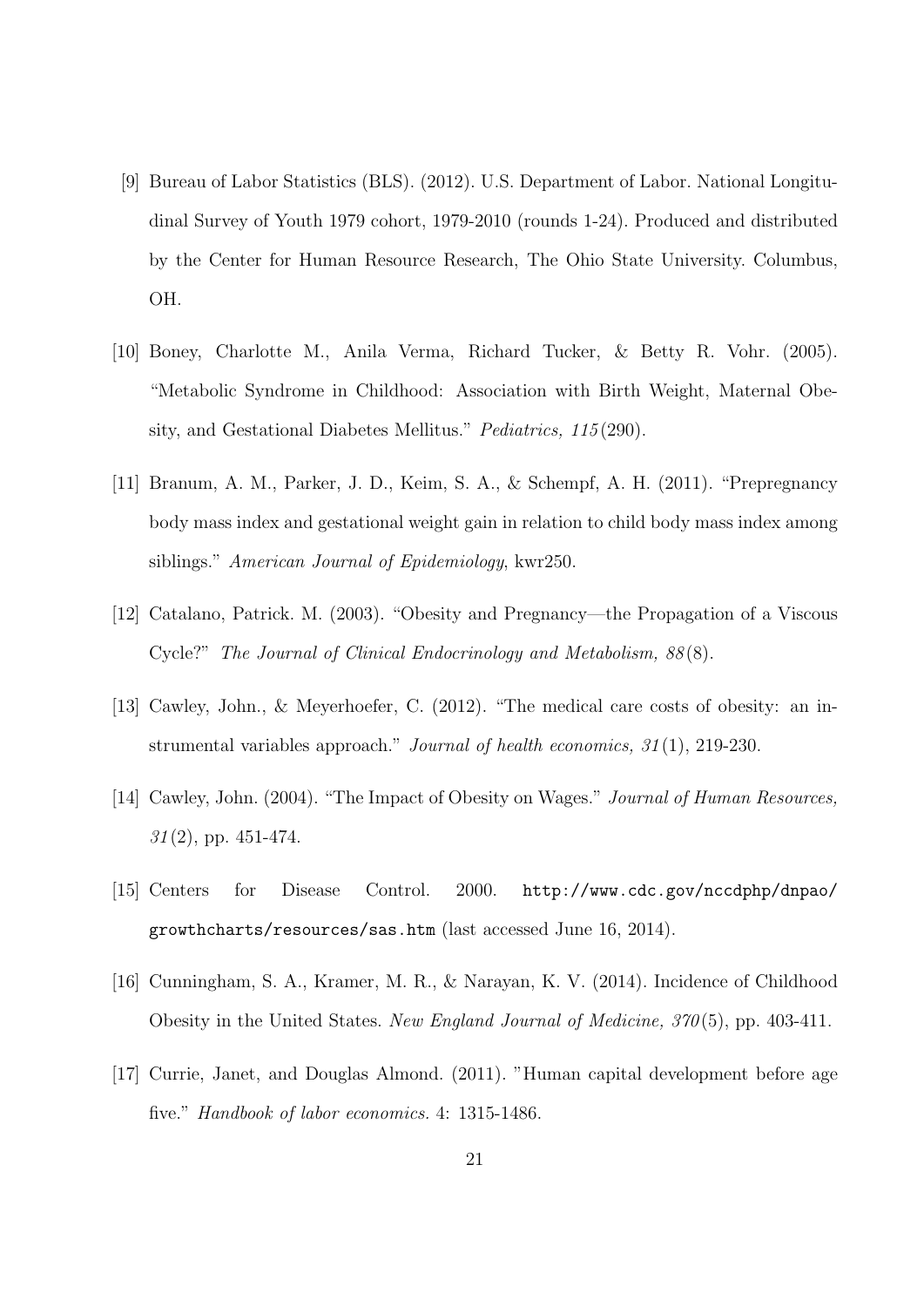- [18] Dahl, Gordon, Brian Duncan, Hani Mansour, and Daniel I. Rees. (2012) "Emotional Cues and Low Birth Weight: Evidence from the Super Bowl." Unpublished manuscript.
- [19] Fiese, B. H., Hammons, A., & Grigsby-Toussaint, D. (2012). Family mealtimes: A contextual approach to understanding childhood obesity. Economics & Human Biology, 10(4), 365-374.
- [20] Fisher, S. C., Kim, S. Y., Sharma, A. J., Rochat, R., & Morrow, B. (2013). Is obesity still increasing among pregnant women? "Prepregnancy obesity trends in 20 states, 2003–2009." Preventive medicine, 56 (6), 372-378.
- [21] Freedman DS, Kettel L, Serdula MK, Dietz WH, Srinivasan SR, Berenson GS. (2005) "The relation of childhood BMI to adult adiposity: the Bogalusa Heart Study." Pediatrics, 115, pp.22–27.
- [22] Griffiths, L. J., Dezateux, C., & Hill, A. (2011). "Is obesity associated with emotional and behavioural problems in children? Findings from the Millennium Cohort Study." International Journal of Pediatric Obesity, 6 (2Part2), e423-e432.
- [23] Grilo, C. M., & Pogue-Geile, M. F. (1991). The nature of environmental influences on weight and obesity: a behavior genetic analysis. Psychological Bulletin, 110(3), 520.
- [24] Institute of Medicine (US) and National Research Council (US) Committee to Reexamine IOM Pregnancy Weight Guidelines; Rasmussen KM, Yaktine AL, editors. Weight Gain During Pregnancy: Reexamining the Guidelines. Washington (DC): National Academies Press (US); (2009.) Summary. Available from: http://www.ncbi.nlm.nih.gov/books/NBK32799/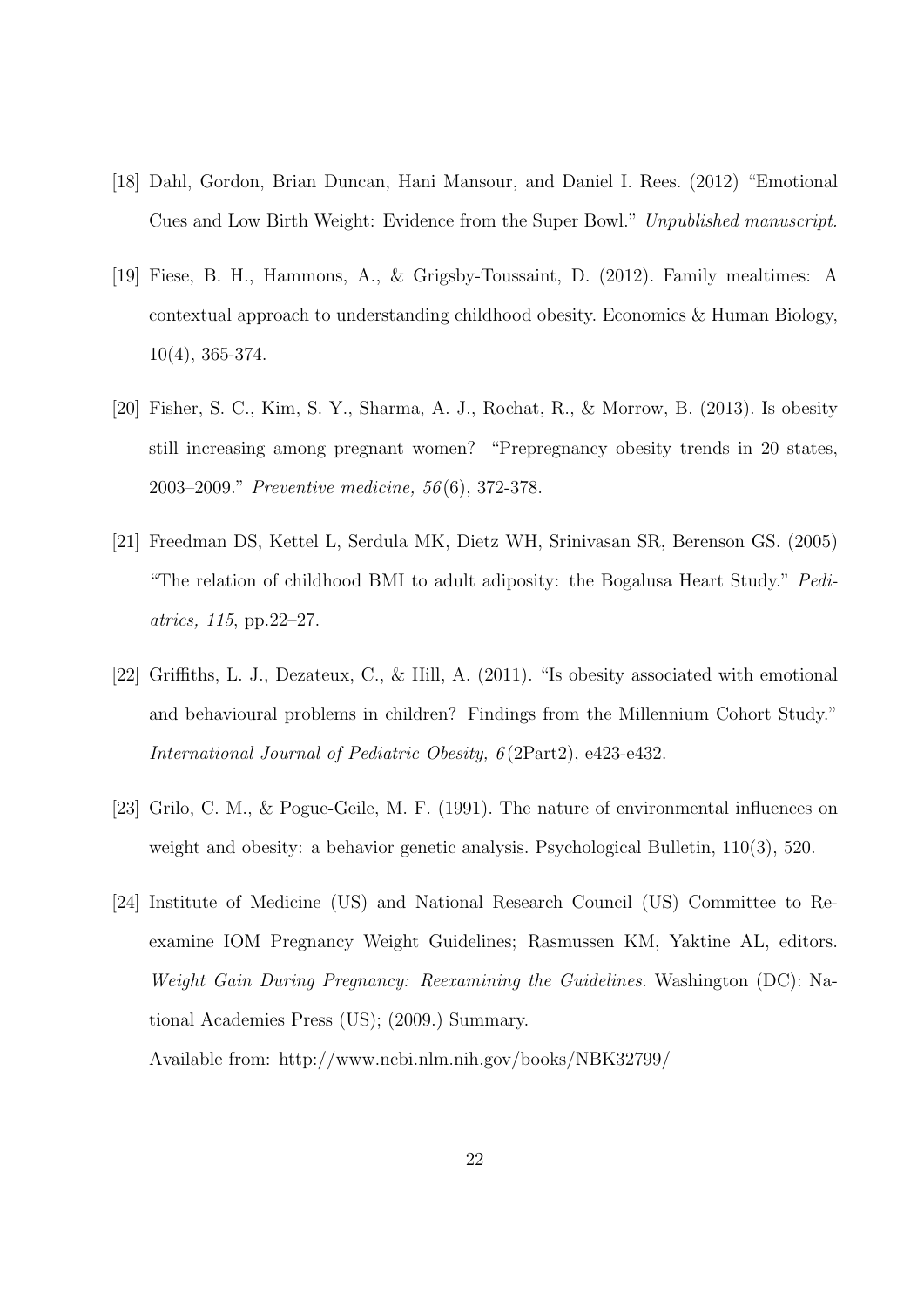- [25] Jääskeläinen, A., Pussinen, J., Nuutinen, O., Schwab, U., Pirkola, J., Kolehmainen, M., ... & Laitinen, J. (2011). "Intergenerational transmission of overweight among Finnish adolescents and their parents: a 16-year follow-up study." International Journal of Obesity, 35 (10), 1289-1294.
- [26] James-Burdumy, S. (2005). "The effect of maternal labor force participation on child development." Journal of Labor Economics, 23:1, 177-211.
- [27] Kaestner, R., & Grossman, M. (2009). Effects of weight on children's educational achievement. Economics of Education Review, 28 (6), 651-661.
- [28] Kuczmarski RJ, Ogden CL, Grummer-Strawn LM, Flegal KM, Guo SS, Wei R et al., CDC Growth Charts: United States. National Center for Health Statistics: Hyattsville, Maryland, Dec 4, 2000.
- [29] Lau, E. Y., Liu, J., Archer, E., McDonald, S. M., & Liu, J. (2014). Maternal Weight Gain in Pregnancy and Risk of Obesity among Offspring: A Systematic Review. Journal of obesity, 2014.
- [30] Lawlor, D. A., Timpson, N. J., Harbord, R. M., Leary, S., Ness, A., McCarthy, M. I., ... & Smith, G. D. (2008). "Exploring the developmental overnutrition hypothesis using parental–offspring associations and FTO as an instrumental variable." PLoS Medicine,  $5(3)$ , e33.
- [31] Lawlor, Debbie A., Paul Lichtenstein, Abigail Fraser, & Niklas Långström, N. (2011). "Does maternal weight gain in pregnancy have long-term effects on offspring adiposity? A sibling study in a prospective cohort of 146,894 men from 136,050 families." The American journal of clinical nutrition,  $94(1)$ , 142-148.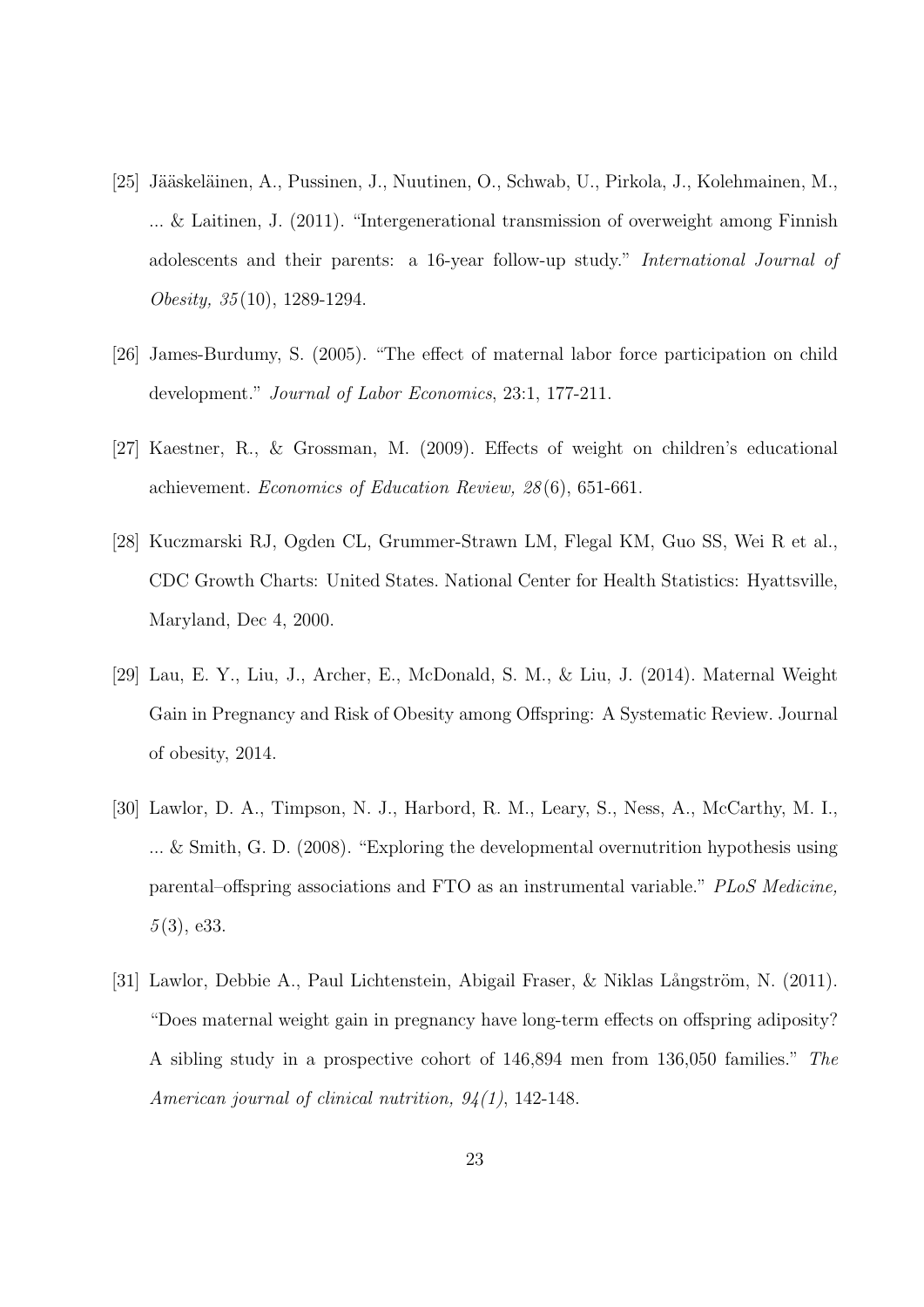- [32] Ludwig, D. S., Rouse, H. L., & Currie, J. (2013). "Pregnancy weight gain and childhood body weight: a within-family comparison. *PLoS medicine, 10*(10), e1001521.
- [33] Millimet, D. L., & Tchernis, R. (2014). Persistence in body mass index in a recent cohort of US children. Economics & Human Biology.
- [34] Norton, E. C., and E. Han. (2008). "Genetic information, obesity, and labor market outcomes." Health Economics, 17(9).
- [35] Ogden CL, Carroll MD, Kit BK, Flegal KM. (2014) "Prevalence of childhood and adult obesity in the United States, 2011-2012." Journal of the American Medical Association,  $311(8)$ , pp. 806-814.
- [36] Oken, E., & Gillman, M. W. (2003). "Fetal origins of obesity." Obesity research, 11 (4), 496-506.
- [37] Oken, E. (2009). "Maternal and child obesity: the causal link." Obstetrics and gynecology clinics of North America, 36 (2), 361-377.
- [38] Oken, E., Taveras, E. M., Kleinman, K. P., Rich-Edwards, J. W., & Gillman, M. W. (2007). "Gestational weight gain and child adiposity at age 3 years." American journal of obstetrics and gynecology, 196 (4), 322-e1.
- [39] Pan, L., Blanck, H. M., Sherry, B., Dalenius, K., & Grummer-Strawn, L. M. (2012). "Trends in the prevalence of extreme obesity among US preschool-aged children living in low-income families, 1998-2010." Journal of the American Medical Association, 308 (24), pp. 2563-2565.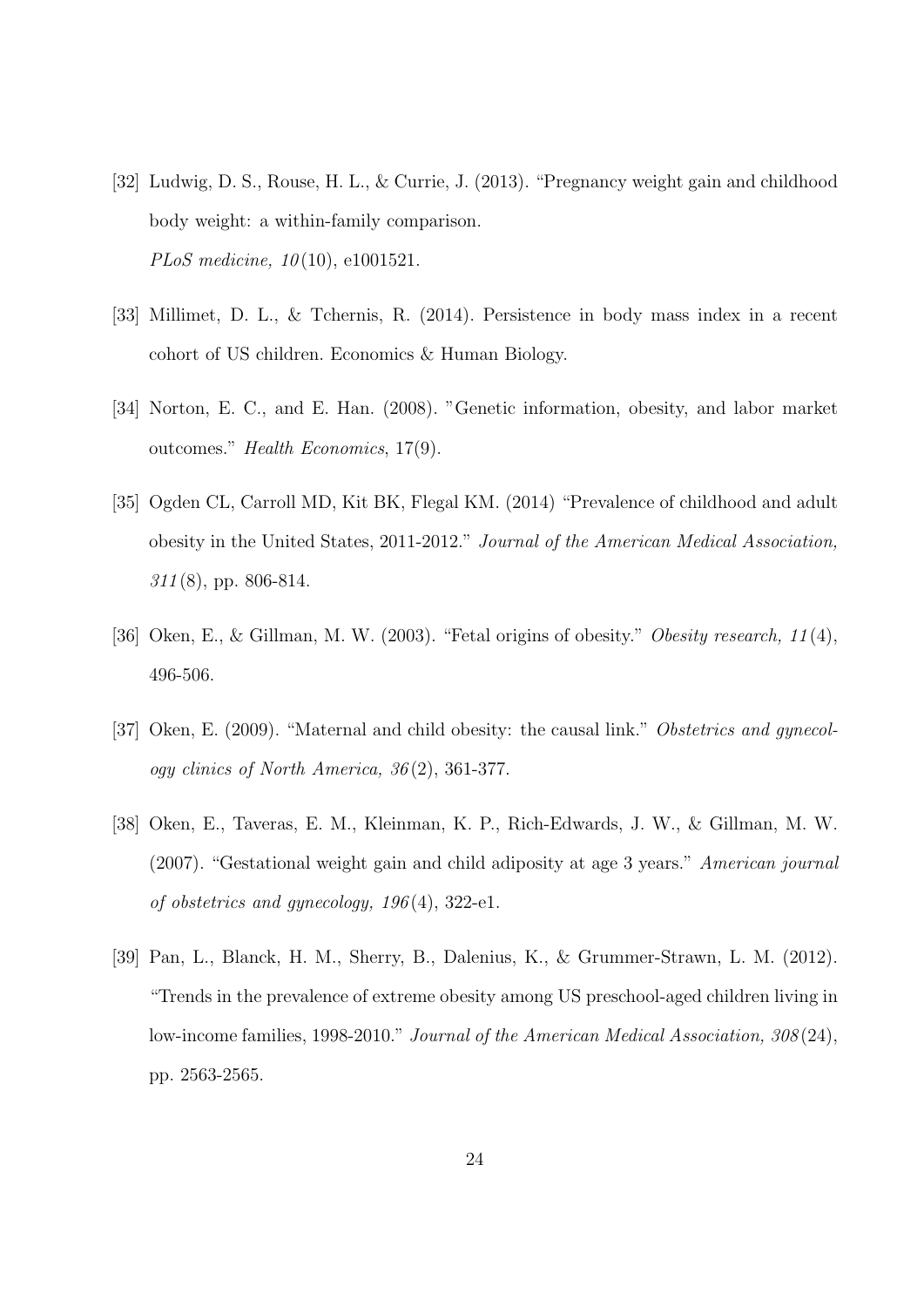- [40] Prentice AM, Prentice A, Lamb WH, Lunn PG, Austin S, (1983). "Metabolic consequences of fasting during Ramadan in pregnant and lactating women." Human Nutrition. Clinical Nutrition, 37(4), 283-94.
- [41] Ravelli GP, ZA Stein, & MW Susser. (1976). "Obesity in young men after famine exposure in utero and early infancy." The New England Journal of Medicine 295:7. 349-
- [42] Reilly, J. J., Armstrong, J., Dorosty, A. R., Emmett, P. M., Ness, A., Rogers, I., ... & Sherriff, A. (2005). Early life risk factors for obesity in childhood: cohort study. British Medical Journal. Chicago
- [43] Roseboom, Tessa J., et al., (2011). "Hungry in the womb: what are the consequences? Lessons from the Dutch famine." *Maturitas 70*(2), pp. 141-145.
- [44] Salsberry, P. J., & Reagan, P. B. (2007). "Taking the long view: the prenatal environment and early adolescent overweight." Research in nursing  $\mathcal C$  health,  $30(3)$ , 297-307.
- [45] Schulz, Laura C. (2010). "The Dutch Hunger Winter and the developmental origins of health and disease." PNAS 107:39.
- [46] Stein A. D., Ravelli, A. C., & Lumey, L. H. (1995). "Famine, third-trimester pregnancy weight gain, and intrauterine growth: the Dutch Famine Birth Cohort Study." *Human* Biology, 135-150.
- [47] Strauss, R. S., & Knight, J. (1999). Influence of the home environment on the development of obesity in children. Pediatrics, 103(6), e85-e85.
- [48] Wardle, Jane, et al. "Evidence for a strong genetic influence on childhood adiposity despite the force of the obesogenic environment." The American journal of clinical nutrition 87.2 (2008): 398-404.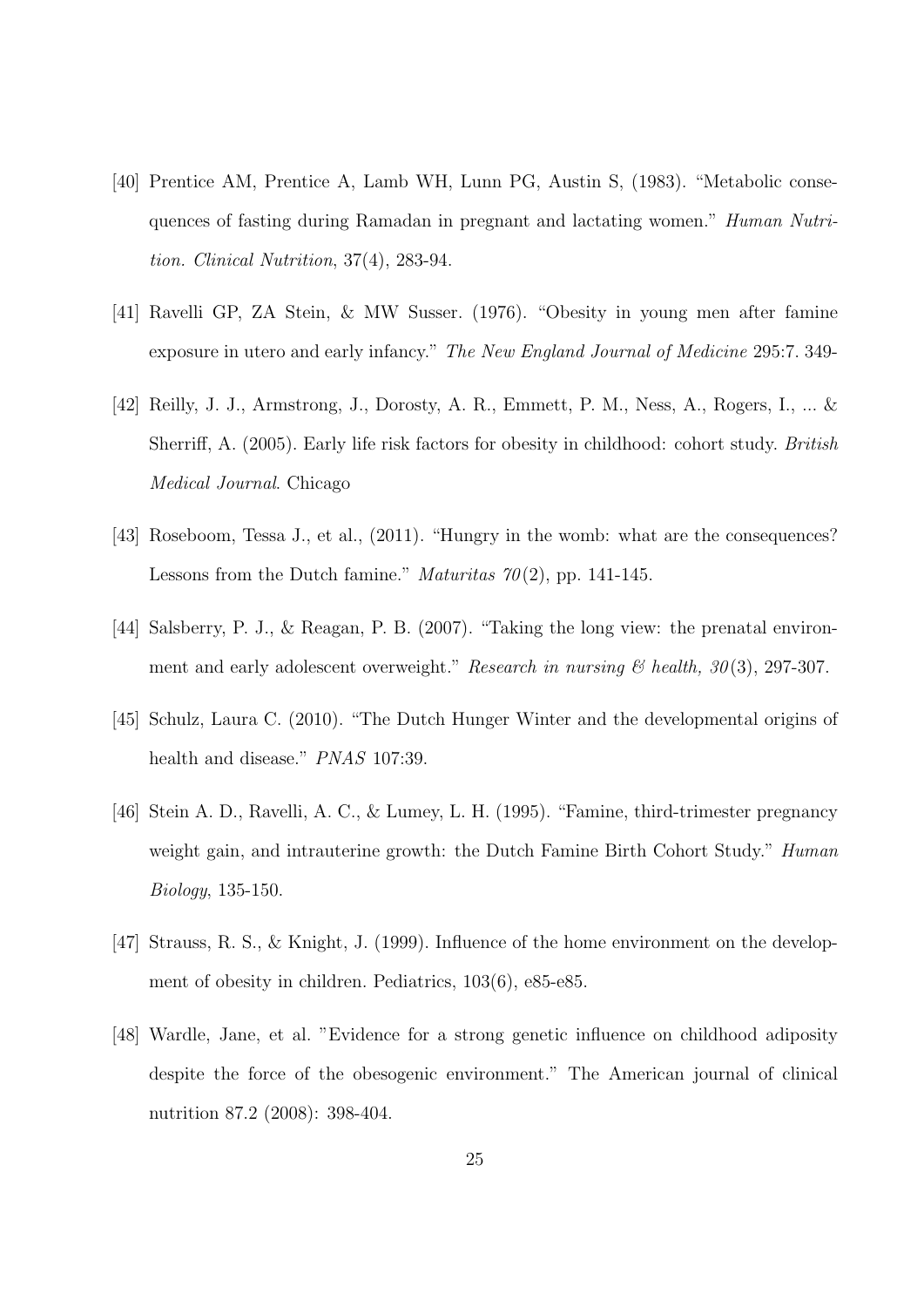- [49] Whitaker, Robert C. (2004). "Predicting Child Obesity at Birth: The Role of Maternal Obesity in Early Pregnancy." Pediatrics, 114 (29).
- [50] Wu, Lawrence L., & Jui-Chung Allen Li. (2005). "Children of the NLSY79: a unique data resource." Monthly Lab. Rev. 128, pp. 59-62.
- [51] Yan, Ji. (2015). "Maternal pre-pregnancy BMI, gestational weight gain, and infant birth weight: A within-family analysis in the United States." Economics and Human Biology, 18, July, pp. 1-12.
- [52] Yu Zhangbin, Shuping Han, Jingai Zhu, Xiaofan Sun, Chenbo Ji, & Xirong Guo. (2013). "Pre-Pregnancy Body Mass Index in Relation to Infant Birth Weight and Offspring Overweight/Obesity: A Systematic Review and Meta-Analysis." PLoS ONE 8(4): e61627. doi:10.1371/journal.pone.0061627
- [53] Zavodny, M. (2013). "Does weight affect children's test scores and teacher assessments differently?" Economics of education review, 34, 135-145.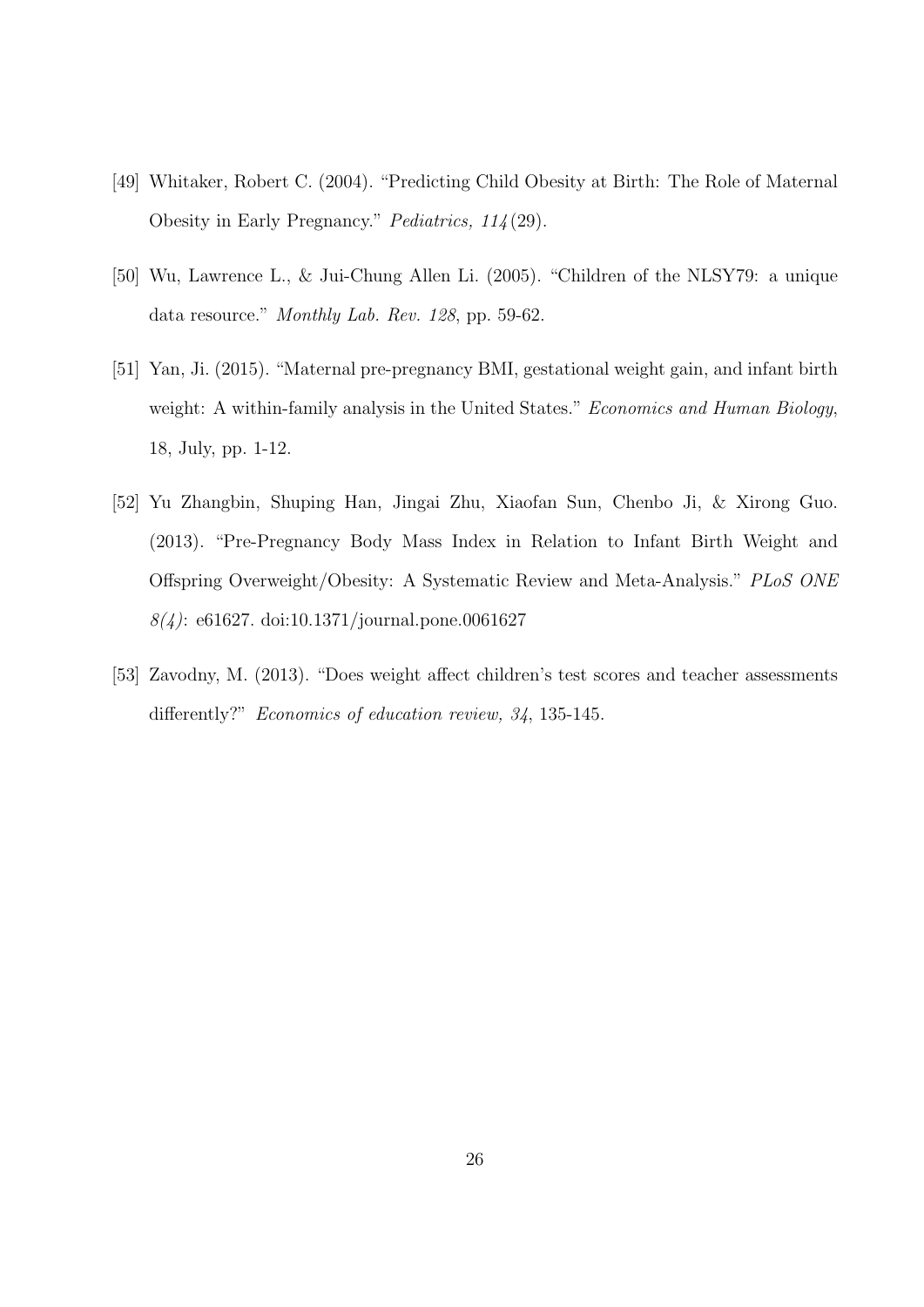# 6 Tables

Table 1: Sample outcome means and proportions on children's obesity status by mother's pre-pregnancy BMI.

| Sample Means (proportions) of outcome variables by Mother's Pre-pregnancy BMI |                         |          |               |             |          |  |
|-------------------------------------------------------------------------------|-------------------------|----------|---------------|-------------|----------|--|
|                                                                               | Mom's Pre-Pregnancy BMI |          |               |             |          |  |
|                                                                               | All Children            | BMI<18.5 | $18.5 - 24.9$ | $25 - 29.9$ | BMI > 30 |  |
| $BMI$ percentile $>95$                                                        | .150                    | .115     | .139          | .171        | .210     |  |
| (obese)                                                                       | (.357)                  | (.320)   | (.346)        | (.377)      | (.408)   |  |
| BMI percentile>85                                                             | .254                    | .224     | .237          | .291        | .325     |  |
| (overweight)                                                                  | (.435)                  | (.418)   | (.425)        | (.455)      | (.469)   |  |
| <b>BMI</b> percentile                                                         | 50.897                  | 45.523   | 49.613        | 54.686      | 56.597   |  |
|                                                                               | (35.481)                | (35.604) | (35.252)      | (35.199)    | (36.300) |  |
| Observations                                                                  | 4435                    | 330      | 2873          | 817         | 415      |  |

Standard errors for continuous variables in parentheses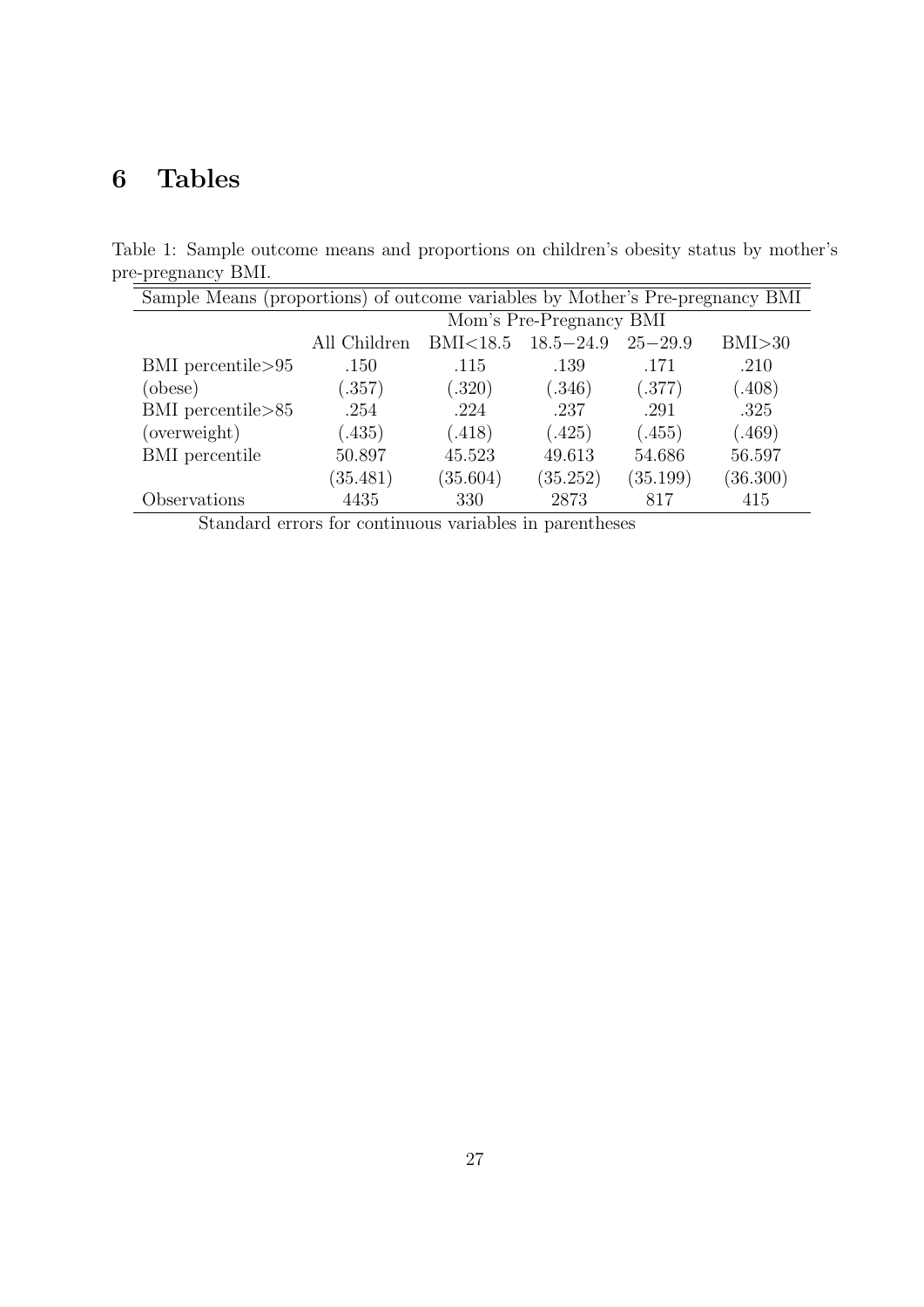|                                | Means of Control Variables |             |                                                                                           |                                                 |                  |  |
|--------------------------------|----------------------------|-------------|-------------------------------------------------------------------------------------------|-------------------------------------------------|------------------|--|
|                                | Mom's Pre-Pregnancy BMI    |             |                                                                                           |                                                 |                  |  |
|                                | All                        | < 18.5      | 18.5 <bmi<24.9< td=""><td>25<bmi<29.9< td=""><td>&gt;30</td></bmi<29.9<></td></bmi<24.9<> | 25 <bmi<29.9< td=""><td>&gt;30</td></bmi<29.9<> | >30              |  |
|                                |                            | Underweight | Recommended                                                                               | Overweight                                      | Obese            |  |
| <b>GWG</b>                     | 31.919                     | 34.094      | 32.589                                                                                    | 31.681                                          | 26.017           |  |
|                                | (13.816)                   | (14.422)    | (12.782)                                                                                  | (14.859)                                        | (16.388)         |  |
| Child's age                    | 39.472                     | 40.570      | 39.645                                                                                    | 39.132                                          | 38.072           |  |
| (months)                       | (9.375)                    | (9.473)     | (9.443)                                                                                   | (9.258)                                         | (8.890)          |  |
| Hispanic                       | .192                       | .158        | .188                                                                                      | .246                                            | .140             |  |
| <b>Black</b>                   | .257                       | .206        | .238                                                                                      | .289                                            | .369             |  |
| Child is male                  | .509                       | .488        | .509                                                                                      | .528                                            | .494             |  |
| Mom's age                      | 22.702                     | 21.488      | 22.688                                                                                    | 22.965                                          | 23.246           |  |
| at first birth                 | (4.810)                    | (4.073)     | (4.793)                                                                                   | (4.854)                                         | (5.215)          |  |
| Mom's age                      | 26.196                     | 24.227      | 25.957                                                                                    | 26.983                                          | 27.875           |  |
| at observed birth              | (4.727)                    | (4.4674)    | (4.6463)                                                                                  | (4.67)                                          | (4.812)          |  |
| Birth order                    | 2.005                      | 1.812       | 1.953                                                                                     | 2.143                                           | 2.243            |  |
|                                | (1.096)                    | (1.084)     | (1.054)                                                                                   | (1.162)                                         | (1.196)          |  |
| <b>HOME</b> score              | 44.723                     | 44.846      | 46.907                                                                                    | 39.744                                          | 39.301           |  |
|                                | (30.390)                   | (30.878)    | (30.379)                                                                                  | (29.649)                                        | (29.790)         |  |
| Education years                | 12.728                     | 12.385      | 12.777                                                                                    | 12.764                                          | 12.591           |  |
|                                | (2.353)                    | (2.180)     | (2.359)                                                                                   | (2.497)                                         | (2.114)          |  |
| Married                        | .706                       | .609        | .716                                                                                      | .728                                            | .668             |  |
| Sep./Div./Wid.                 | .143                       | .212        | .140                                                                                      | .125                                            | .142             |  |
| Income missing                 | .138                       | .142        | .141                                                                                      | .129                                            | .135             |  |
| Low Income                     | .295                       | .388        | .285                                                                                      | .285                                            | .308             |  |
| Middle Income                  | .292                       | .255        | .287                                                                                      | .312                                            | .325             |  |
| Urban residence                | .748                       | .718        | .7466                                                                                     | .758                                            | .757             |  |
| Month 1st prenatal             | 2.552                      | 2.539       | 2.552                                                                                     | 2.512                                           | 2.644            |  |
|                                | (1.668)                    | (1.623)     | (1.644)                                                                                   | (1.677)                                         | (1.841)          |  |
| Prenatal vitamins?             | .945                       | .946        | .950                                                                                      | .935                                            | .933             |  |
| <b>Breastfed</b>               | .527                       | .473        | .551                                                                                      | .499                                            | .468             |  |
| C-section                      | .223                       | .146        | .200                                                                                      | .286                                            | .318             |  |
| Alcohol Use During Pregnancy   |                            |             |                                                                                           |                                                 |                  |  |
| Unknown                        | .001                       | $\theta$    | $\theta$                                                                                  | .001                                            | $\boldsymbol{0}$ |  |
| $\langle 1/\text{month}$       | .240                       | .264        | .248                                                                                      | .222                                            | .202             |  |
| Monthly                        | .040                       | .052        | .04                                                                                       | .040                                            | .029             |  |
| Weekly                         | .041                       | .018        | .047                                                                                      | .027                                            | .046             |  |
| Cigarette Use During Pregnancy |                            |             |                                                                                           |                                                 |                  |  |
| Unknown                        | .003                       | .006        | .004                                                                                      | .002                                            | $\boldsymbol{0}$ |  |
| Smoked at all                  | .261                       | .361        | .273                                                                                      | .209                                            | .202             |  |
| Observations                   | 4435                       | 330         | 2873                                                                                      | 817                                             | 415              |  |

Table 2: Sample means and proportions for control variables

Standard deviations for continuous variables in parentheses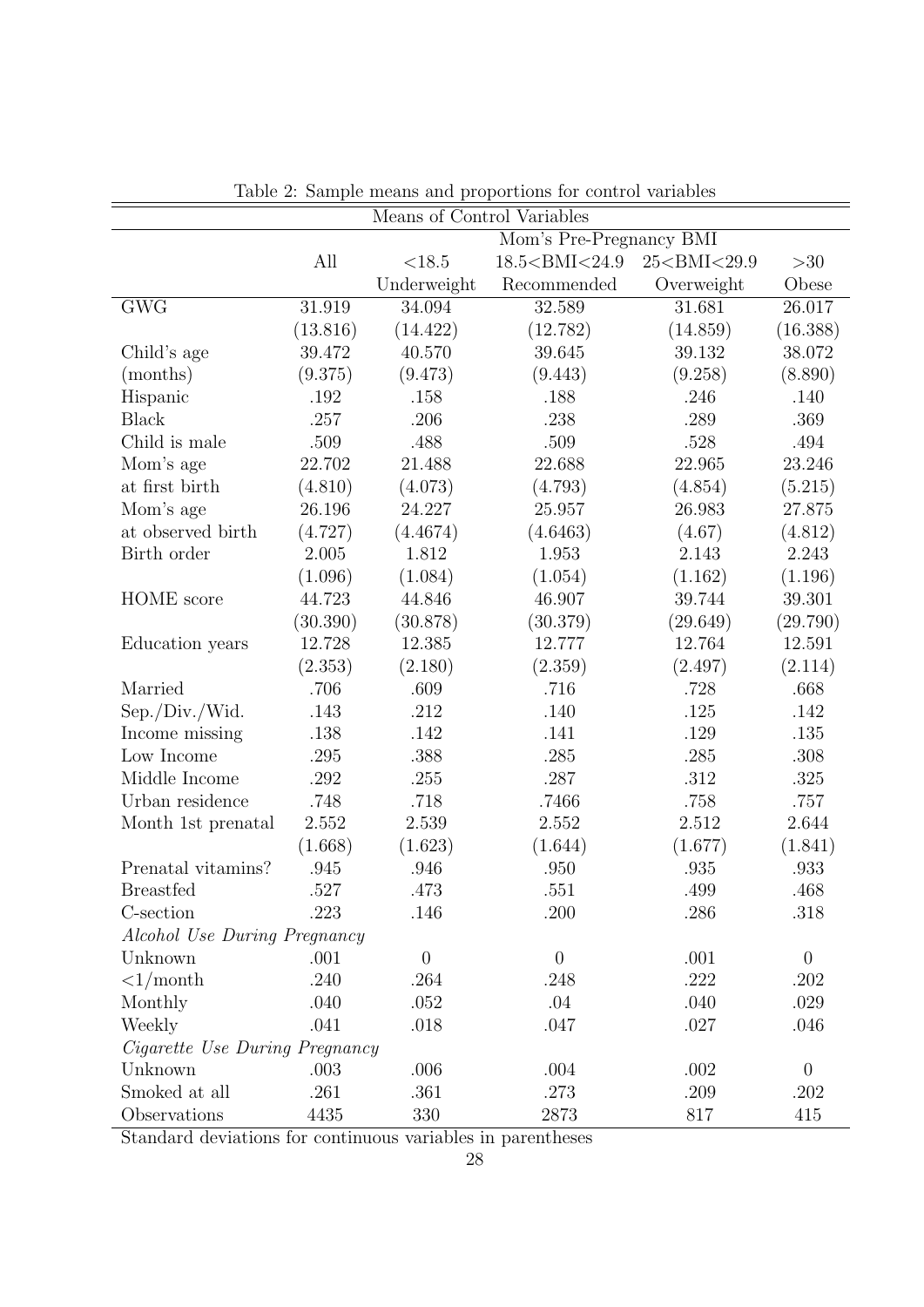| rable 9. One results $1 - 0$ or weight (DM1 percentifies 09).                                                                                                   |                |                     |                     |                     |
|-----------------------------------------------------------------------------------------------------------------------------------------------------------------|----------------|---------------------|---------------------|---------------------|
|                                                                                                                                                                 | (1)            | (2)                 | (3)                 | (4)                 |
| Pre-Preg. $BMI<18.5$                                                                                                                                            | $-0.014$       | $-0.008$            | 0.002               | $-0.001$            |
|                                                                                                                                                                 | (0.023)        | (0.023)             | (0.023)             | (0.023)             |
| Pre-Preg. 25 <bmi<29.9< td=""><td><math>0.055***</math></td><td><math>0.050***</math></td><td><math>0.040**</math></td><td><math>0.033*</math></td></bmi<29.9<> | $0.055***$     | $0.050***$          | $0.040**$           | $0.033*$            |
|                                                                                                                                                                 | (0.018)        | (0.019)             | (0.018)             | (0.018)             |
| Pre-Preg. BMI>30                                                                                                                                                | $0.095***$     | $0.088***$          | $0.064***$          | $0.055**$           |
|                                                                                                                                                                 | (0.024)        | $(0.024)$ $(0.024)$ |                     | (0.024)             |
| <b>GWG</b>                                                                                                                                                      | $0.001**$      |                     | $0.001*$ 0.001      | 0.001               |
|                                                                                                                                                                 | (0.000)        |                     | $(0.001)$ $(0.000)$ | (0.000)             |
| Birth weight, lbs                                                                                                                                               |                | $0.021***$          | $0.018***$          | $0.025***$          |
|                                                                                                                                                                 |                | (0.006)             | (0.006)             | (0.006)             |
| Hispanic                                                                                                                                                        |                |                     |                     | $0.053**$           |
|                                                                                                                                                                 |                |                     |                     | (0.019)             |
| <b>Black</b>                                                                                                                                                    |                |                     |                     | 0.007               |
|                                                                                                                                                                 |                |                     |                     | (0.020)             |
| Child is male                                                                                                                                                   |                |                     |                     | 0.020               |
|                                                                                                                                                                 |                |                     |                     | (0.013)             |
| Age at first birth                                                                                                                                              |                |                     |                     | $-0.004$            |
|                                                                                                                                                                 |                |                     |                     | (0.003)             |
| Age at birth of child                                                                                                                                           |                |                     |                     | $-0.002$            |
|                                                                                                                                                                 |                |                     |                     | (0.004)             |
| Birth order                                                                                                                                                     |                |                     |                     | $-0.013$            |
|                                                                                                                                                                 |                |                     |                     | (0.011)<br>$-0.000$ |
| HOME score pctile                                                                                                                                               |                |                     |                     | (0.000)             |
| Low Income                                                                                                                                                      |                |                     |                     | $-0.019$            |
|                                                                                                                                                                 |                |                     |                     | (0.023)             |
| Middle Income                                                                                                                                                   |                |                     |                     | $-0.002$            |
|                                                                                                                                                                 |                |                     |                     | (0.019)             |
| <b>Breastfed</b>                                                                                                                                                |                |                     |                     | $-0.022$            |
|                                                                                                                                                                 |                |                     |                     | (0.015)             |
| C-section                                                                                                                                                       |                |                     |                     | $0.039**$           |
|                                                                                                                                                                 |                |                     |                     | (0.017)             |
| Observations                                                                                                                                                    | 4,435          | 4,435               | 4,435               | 4,435               |
| Age in Months Fe                                                                                                                                                | Yes            | Yes                 | Yes                 | Yes                 |
| Year FE                                                                                                                                                         | N <sub>o</sub> | N <sub>o</sub>      | Yes                 | Yes                 |
| Table 2 controls                                                                                                                                                | No             | N <sub>o</sub>      | N <sub>o</sub>      | Yes                 |
| Observations                                                                                                                                                    | 4,435          | 4,435               | 4,435               | 4,435               |
| R-squared                                                                                                                                                       | 0.017          | 0.020               | 0.037               | 0.051               |

Table 3: OLS results  $Y=$  overweight (BMI percentile  $>85$ ).

Coefficients on selected controls shown in (4). See Table 2 for full set. Standard errors in parentheses, clustered at family level.

\*\*\* p<0.01, \*\* p<0.05, \* p<0.1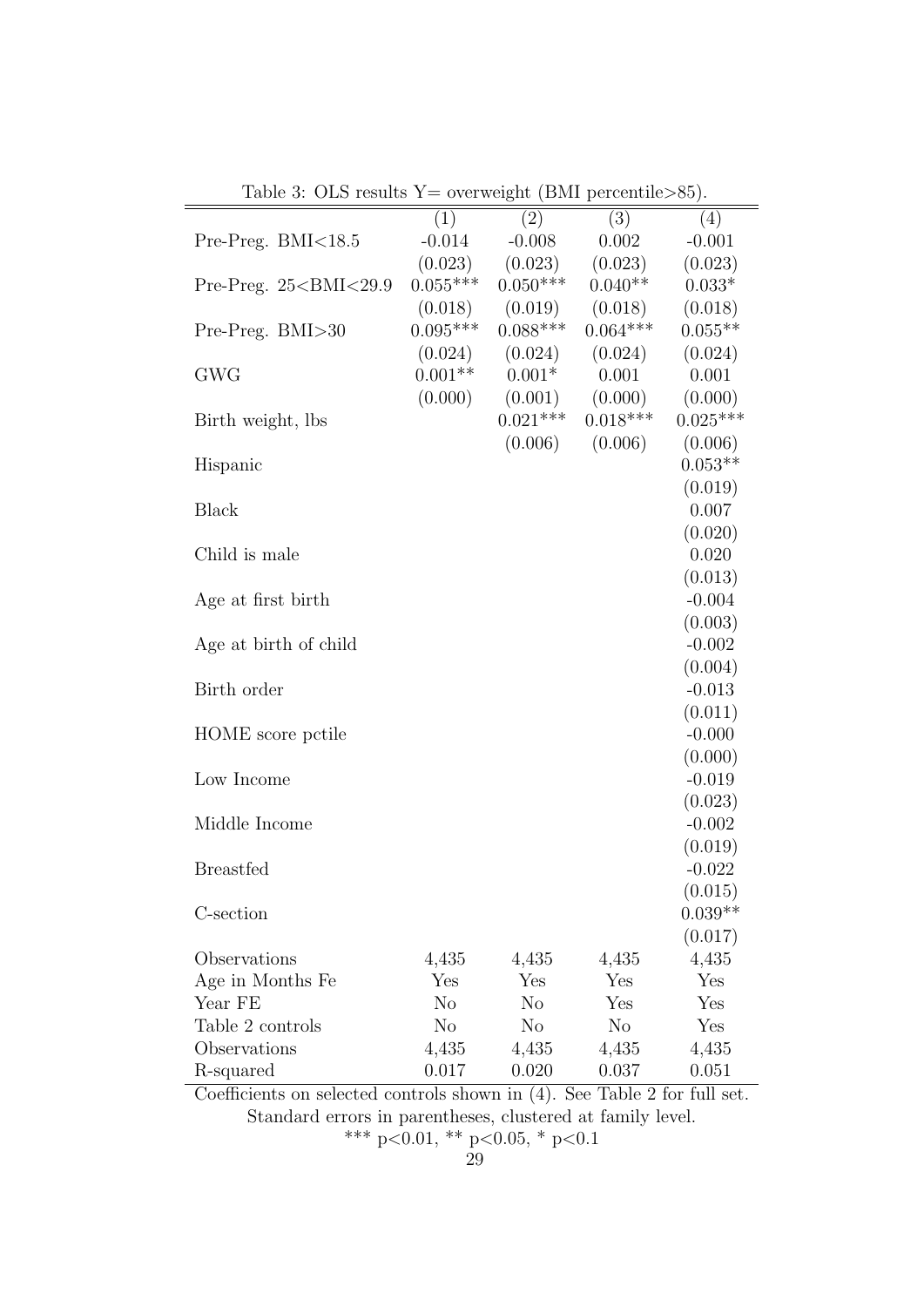|                             |                |                     | $\sum_{i=1}^{n}$ |                     |
|-----------------------------|----------------|---------------------|------------------|---------------------|
|                             | (1)            | (2)                 | (3)              | (4)                 |
| Pre-Preg. $BMI<18.5$        | $-0.023$       | $-0.020$            | $-0.011$         | $-0.011$            |
|                             | (0.018)        | (0.018)             | (0.018)          | (0.018)             |
| Pre-Preg. $25 < BMI < 29.9$ | $0.032**$      | $0.029*$            | 0.021            | 0.013               |
|                             |                | $(0.015)$ $(0.015)$ | (0.015)          | (0.015)             |
| Pre-Preg. BMI>30            | $0.073***$     | $0.069***$          | $0.049**$        | $0.041*$            |
|                             |                | $(0.022)$ $(0.022)$ | (0.021)          | (0.022)             |
| <b>GWG</b>                  | $0.001**$      | 0.001               | 0.001            | 0.000               |
|                             | (0.000)        | (0.000)             | (0.000)          | (0.000)             |
| Birth weight, lbs           |                | $0.012**$           | $0.009*$         | $0.015**$           |
|                             |                | (0.005)             | (0.005)          | (0.005)             |
| Hispanic                    |                |                     |                  | $0.058***$          |
|                             |                |                     |                  | (0.016)             |
| <b>Black</b>                |                |                     |                  | 0.016               |
|                             |                |                     |                  | (0.016)             |
| Child is male               |                |                     |                  | 0.016               |
|                             |                |                     |                  | (0.011)             |
| Mom's age at first birth    |                |                     |                  | $-0.005*$           |
|                             |                |                     |                  | (0.003)             |
| Mom's age at birth of child |                |                     |                  | 0.001               |
|                             |                |                     |                  | (0.003)             |
| Birth order                 |                |                     |                  | $-0.019**$          |
|                             |                |                     |                  | (0.009)             |
| HOME score pctile           |                |                     |                  | $-0.000$<br>(0.000) |
| Low Income                  |                |                     |                  | $-0.026$            |
|                             |                |                     |                  | (0.018)             |
| Middle Income               |                |                     |                  | $-0.003$            |
|                             |                |                     |                  | (0.015)             |
| <b>Breastfed</b>            |                |                     |                  | $-0.020$            |
|                             |                |                     |                  | (0.012)             |
| C-section                   |                |                     |                  | $0.026*$            |
|                             |                |                     |                  | (0.014)             |
| Age in Months Fe            | Yes            | Yes                 | Yes              | Yes                 |
| Year FE                     | No             | N <sub>o</sub>      | Yes              | Yes                 |
| Table 2 controls            | N <sub>o</sub> | N <sub>o</sub>      | N <sub>o</sub>   | Yes                 |
| Observations                | 4,435          | 4,435               | 4,435            | 4,435               |
| R-squared                   | 0.013          | 0.015               | 0.027            | 0.044               |

Table 4: OLS results  $Y =$  obese (BMI percentile > 95).

Coefficients on selected controls shown in (4). See Table 2 for full set. Standard errors in parentheses, clustered at family level

\*\*\* p<0.01, \*\* p<0.05, \* p<0.1

30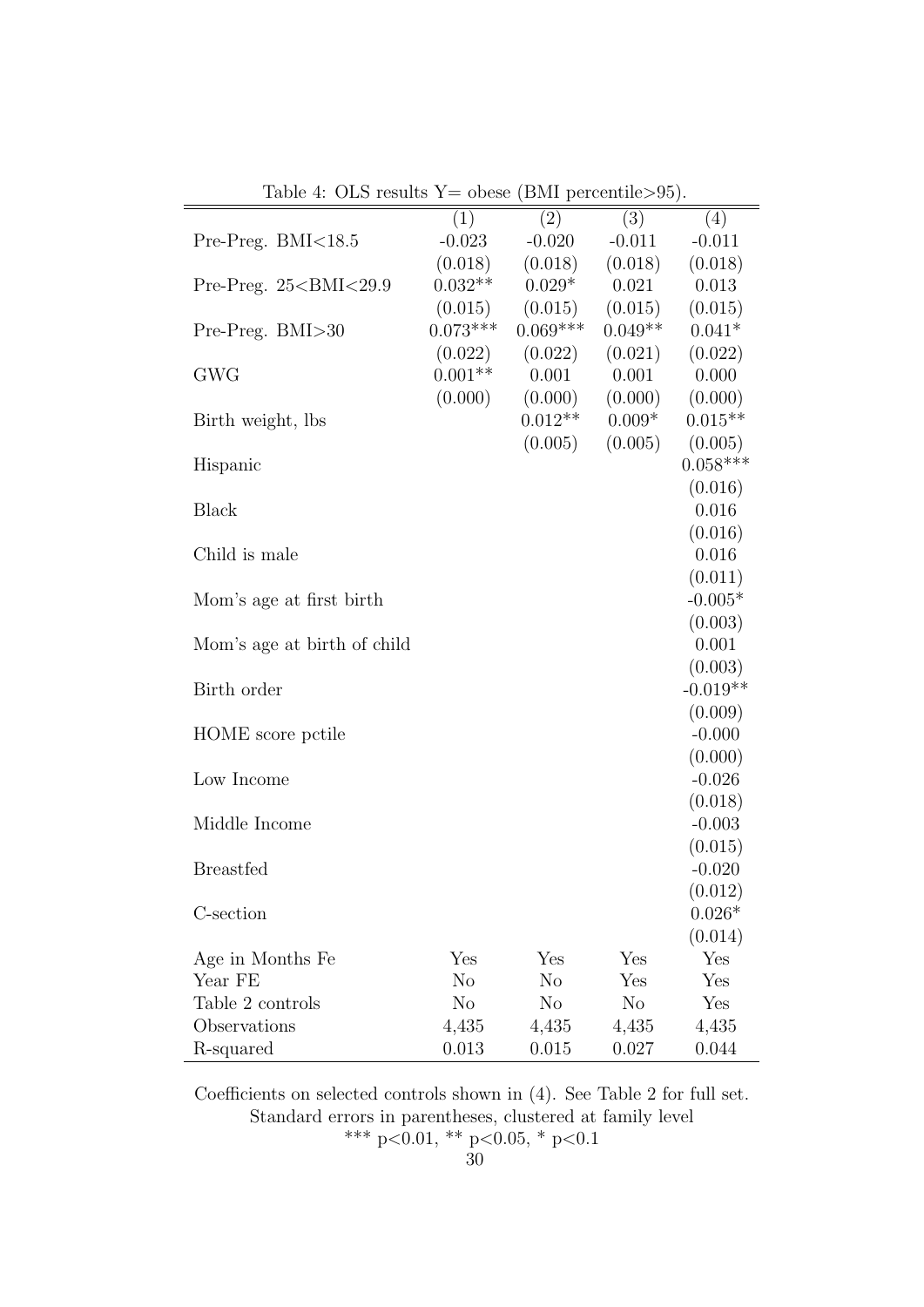|                                                                                                                                                                                          | Overweight |            |            |          |                         |  |
|------------------------------------------------------------------------------------------------------------------------------------------------------------------------------------------|------------|------------|------------|----------|-------------------------|--|
| Sample                                                                                                                                                                                   | All        | All        | Gainers    | 2 Kids   | $\text{Gainers}/2$ Kids |  |
|                                                                                                                                                                                          | (1)        | (2)        | (3)        | (4)      | (5)                     |  |
| Pre-Preg. $BMI<18.5$                                                                                                                                                                     | $-0.001$   | 0.040      | 0.040      | 0.029    | 0.066                   |  |
|                                                                                                                                                                                          | (0.023)    | (0.062)    | (0.071)    | (0.083)  | (0.099)                 |  |
| Pre-Preg. 25 <bmi<29.9< td=""><td><math>0.033*</math></td><td><math>-0.076*</math></td><td><math>-0.084*</math></td><td><math>-0.069</math></td><td><math>-0.096</math></td></bmi<29.9<> | $0.033*$   | $-0.076*$  | $-0.084*$  | $-0.069$ | $-0.096$                |  |
|                                                                                                                                                                                          | (0.018)    | (0.042)    | (0.050)    | (0.057)  | (0.065)                 |  |
| Pre-Preg. BMI>30                                                                                                                                                                         | $0.055**$  | $-0.038$   | $-0.049$   | 0.040    | $-0.036$                |  |
|                                                                                                                                                                                          | (0.024)    | (0.067)    | (0.076)    | (0.100)  | (0.105)                 |  |
| <b>GWG</b>                                                                                                                                                                               | 0.001      | $-0.001$   | $-0.001$   | $-0.001$ | $-0.002$                |  |
|                                                                                                                                                                                          | (0.000)    | (0.001)    | (0.001)    | (0.001)  | (0.002)                 |  |
| Table 2 controls                                                                                                                                                                         | Yes        | Yes        | Yes        | Yes      | Yes                     |  |
| Observations                                                                                                                                                                             | 4,435      | 2,691      | 2,478      | 1,758    | 1,672                   |  |
| R-squared                                                                                                                                                                                | 0.051      | 0.066      | 0.070      | 0.097    | 0.110                   |  |
| Number of CASEID                                                                                                                                                                         |            | 1,166      | 1,085      | 879      | 836                     |  |
|                                                                                                                                                                                          |            | Obese      |            |          |                         |  |
| Sample                                                                                                                                                                                   | All        | All        | Gainers    | 2 Kids   | $Gainers/2$ Kids        |  |
|                                                                                                                                                                                          | (1)        | (2)        | (3)        | (4)      | (5)                     |  |
| Pre-Preg. BMI<18.5                                                                                                                                                                       | $-0.011$   | 0.034      | 0.062      | 0.089    | $0.144**$               |  |
|                                                                                                                                                                                          | (0.018)    | (0.047)    | (0.047)    | (0.069)  | (0.071)                 |  |
| Pre-Preg. 25 <bmi<29.9< td=""><td>0.013</td><td><math>-0.059</math></td><td><math>-0.079**</math></td><td><math>-0.008</math></td><td><math>-0.040</math></td></bmi<29.9<>               | 0.013      | $-0.059$   | $-0.079**$ | $-0.008$ | $-0.040$                |  |
|                                                                                                                                                                                          | (0.015)    | (0.036)    | (0.040)    | (0.053)  | (0.059)                 |  |
| Pre-Preg. BMI>30                                                                                                                                                                         | $0.041*$   | 0.007      | $-0.018$   | 0.047    | $-0.008$                |  |
|                                                                                                                                                                                          | (0.022)    | (0.061)    | (0.072)    | (0.096)  | (0.103)                 |  |
| <b>GWG</b>                                                                                                                                                                               | 0.000      | $-0.002**$ | $-0.002**$ | $-0.002$ | $-0.003*$               |  |
|                                                                                                                                                                                          | (0.000)    | (0.001)    | (0.001)    | (0.001)  | (0.001)                 |  |
| Table 2 controls                                                                                                                                                                         | Yes        | Yes        | Yes        | Yes      | Yes                     |  |
| Observations                                                                                                                                                                             | 4,435      | 2,691      | 2,478      | 1,758    | 1,672                   |  |
| R-squared                                                                                                                                                                                | 0.050      | 0.075      | 0.083      | 0.112    | 0.124                   |  |
| Number of CASEID                                                                                                                                                                         |            | 1,166      | 1,085      | 879      | 836                     |  |

Table 5: Fixed Effects results on child overweight and obese status OLS Maternal FE

All models contain full set of controls as shown in Table 2. Standard errors in parentheses, clustered at family level. \*\*\* p<0.01, \*\* p<0.05, \* p<0.1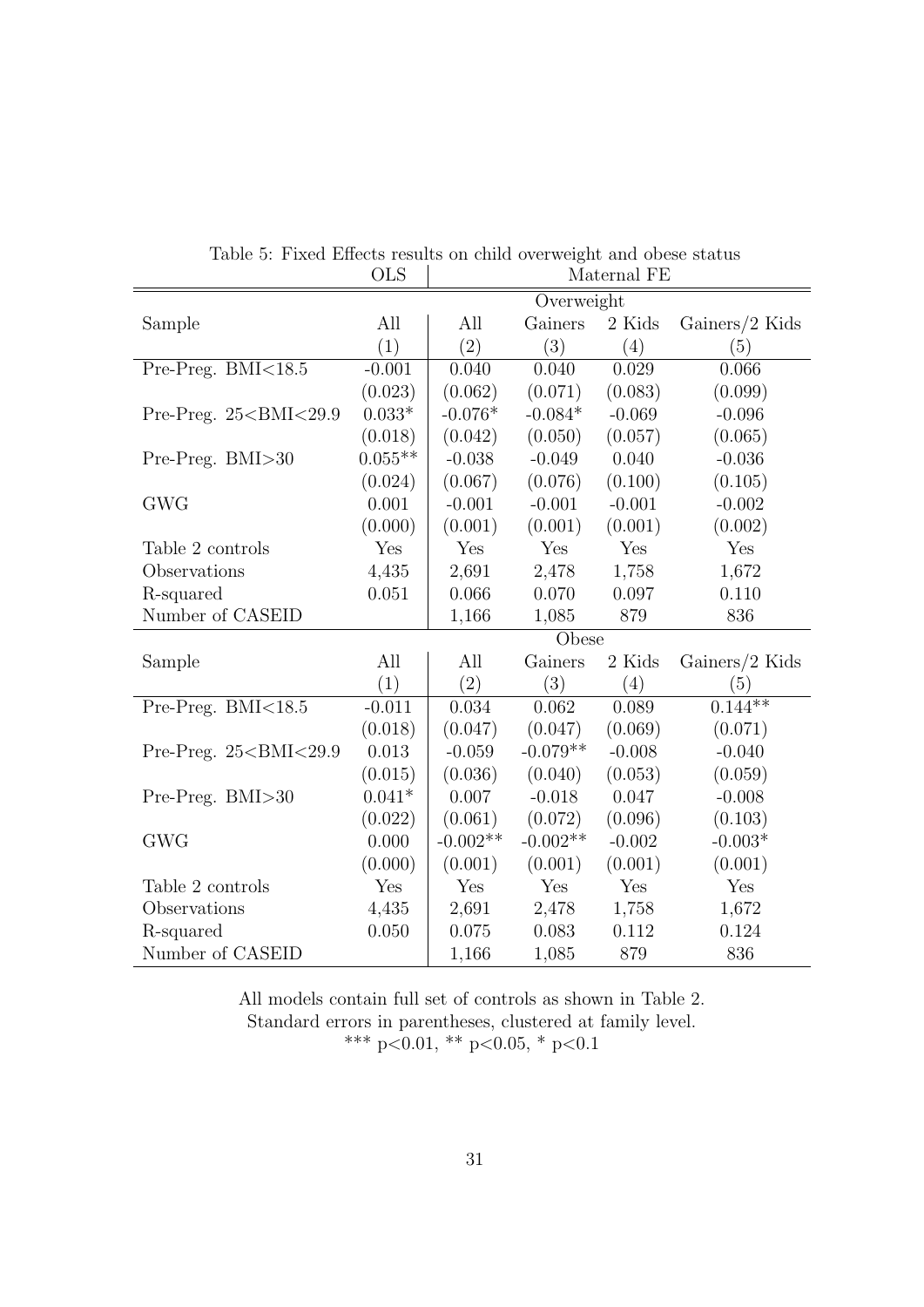|                     | IV         |          | <b>OLS</b> |         | FE         |          |
|---------------------|------------|----------|------------|---------|------------|----------|
|                     | overweight | obese    | overweight | obese   | overweight | obese    |
| Mom's Pre-Preg. BMI | $-0.013$   | $-0.008$ | 0.003      | 0.002   | $-0.006$   | $-0.004$ |
|                     | (0.010)    | (0.008)  | (0.003)    | (0.002) | (0.010)    | (0.009)  |
| Table 2 controls    | Yes        | Yes      | Yes        | Yes     | Yes        | Yes      |
| Observations        | 1,456      | 1,456    | 1,456      | 1,456   | 1,456      | 1,456    |
| R-squared           | 0.052      | 0.071    | 0.078      | 0.086   | 0.142      | 0.156    |
| Number of CASEID    |            |          |            |         | 952        | 952      |

Table 6: IV, OLS, and FE results using mother's BMI as a continuous variable. The mother's sisters' average BMI serves as the instrument for mother's BMI in the IV regressions.

All models contain full set of controls as shown in Table 2. Standard errors in parentheses, clustered at family level. \*\*\* p<0.01, \*\* p<0.05, \* p<0.1

Table 7: Appendix: IV, OLS, and FE results using mother's BMI as a continuous variable on a continuous measure of child's obesity: BMI percentile. The mother's sisters' average BMI serves as the instrument for mother's BMI in the IV regressions.

|                     | IV       | OLS.                     | FF.      |
|---------------------|----------|--------------------------|----------|
|                     |          | y=Child's BMI percentile |          |
| Mom's Pre-Preg. BMI | $-1.306$ | $0.5\overline{90***}$    | $-0.045$ |
|                     | (0.881)  | (0.116)                  | (0.444)  |
| Table 2 controls    | Yes      | Yes                      | Yes      |
| Observations        | 1,456    | 4,435                    | 4,435    |
| R-squared           | 0.036    | 0.053                    | 0.061    |
| Number of CASEID    |          |                          | 2,910    |

All models contain full set of controls as shown in Table 2. Standard errors in parentheses, clustered at family level. \*\*\* p<0.01, \*\* p<0.05, \* p<0.1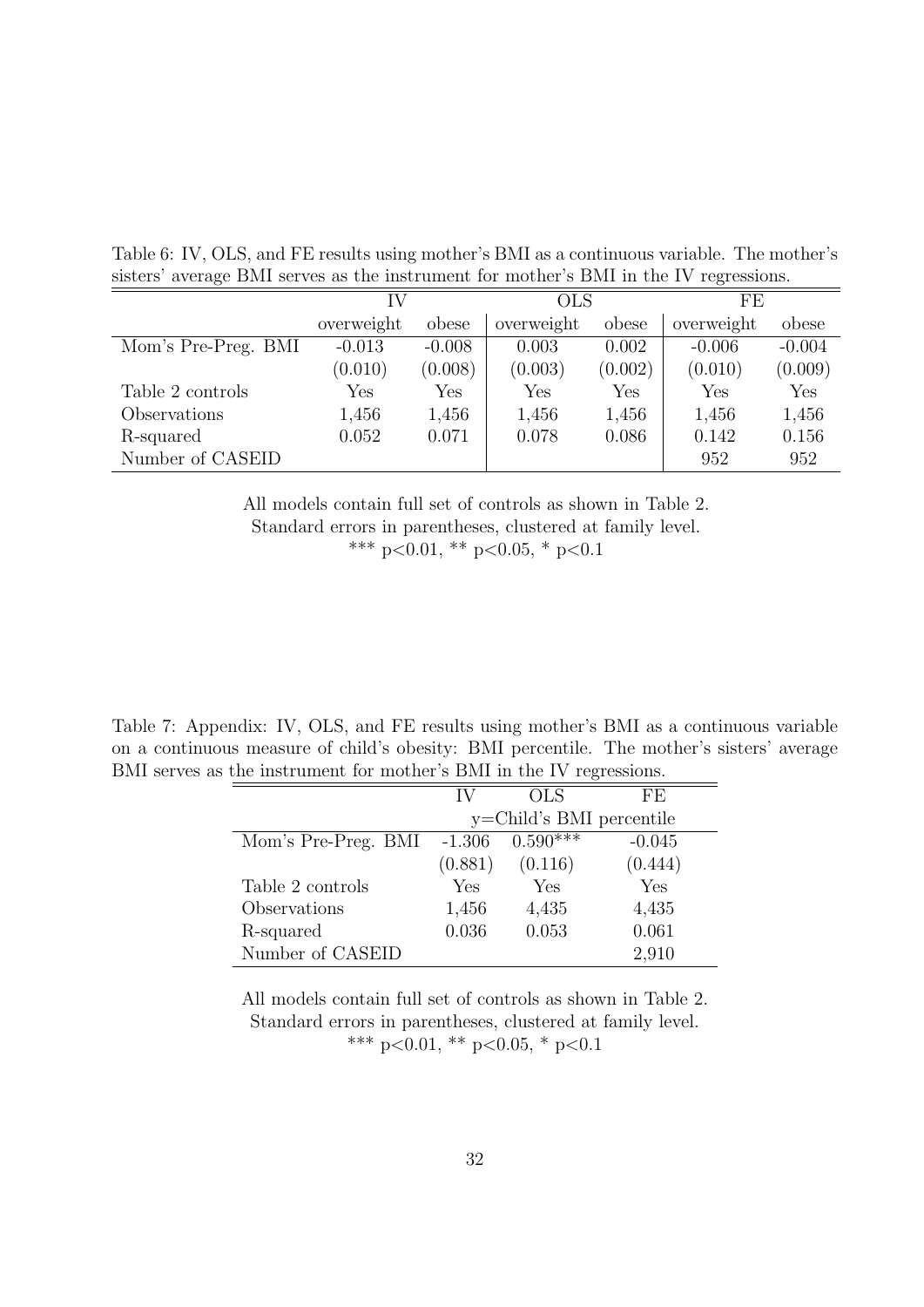## Notes

<sup>1</sup>In this paper, we include gestational weight gain as an independent variable, but do not focus on healthy weight gain.

<sup>2</sup>A large, related literature uses natural experiments to determine the effect of intrauterine environment on child health (e.g., Almond, 2006; Almond and Muzumder, 2011; Schulz, 2010; Stein et al., 1995; Prentice, 1983; Ravelli, 1976).

<sup>3</sup>Animal studies confirm the detrimental effects of maternal obesity on offspring. For example, Samuelsson, et al., (2007) show that diet-induced obesity in pregnant mice results in higher rates of insulin resistance and adiposity in their offspring.

<sup>4</sup>Other scholars (e.g. Norton and Han, 2008) have used genetic information from biomarkers as instruments for obesity when examining the effect of obesity on labor market outcomes. These scholars argue that genes that change the propensity of a person to be obese provide natural variation, as long as those genes are not correlated with other behavioral factors and hence instrumental variables created from this genetic information allow researchers to control for the endogeneity of obesity and obtain consistent estimates of the causal effect of obesity on labor market outcomes. Unfortunately, the NLSY does not contain such information

<sup>5</sup>These data are compiled from the NHANES I, II, and III surveys.

<sup>6</sup>These are similar to the sample inclusion criteria used by Ludwig et al., 2013. We cannot distinguish gestational diabetes from other types of diabetes in the data, so we drop all women with any diabetes diagnosis in the year of pregnancy.

<sup>7</sup>As is common in survey data, a significant number of women do not report their income. Rather than delete them, we measure income categorically including a category for missing. These categories are adjusted for inflation. Our results are not sensitive to including continuous measure of income in place of the categories.

<sup>8</sup>A general discussion of this measure can be found at: https://www.nlsinfo.org/content/cohorts/nlsy children/topical-guide/assessments/home-home-observation-measurement, accessed 05/01/2015. A complete list of questions used to construct the HOME z-scores can be found at https://www.nlsinfo.org children/other-documentation/codebook-supplement/appendix-home-sf-scales (accessed 05/01/2015). The HOME score measures the quality of the home environment provided by a child's family and includes questions regarding the cleanliness of the home, whether the play environment in the home is safe for children, whether regular meals are eaten, whether television time is limited, what type of discipline is used, how often parents read to the child and whether parents assist with homework among other questions